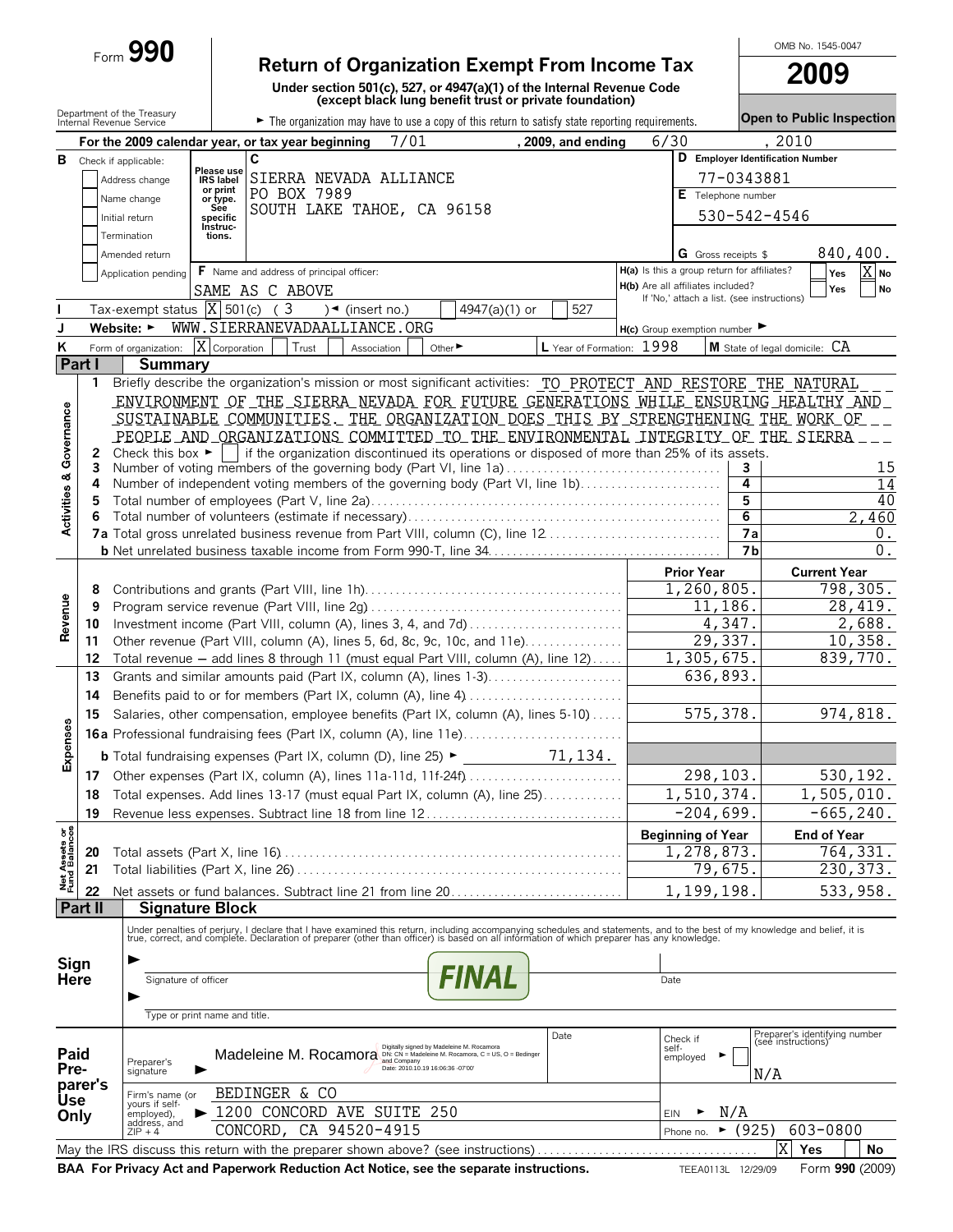| SIERRA NEVADA ALLIANCE<br>Form 990 (2009)                                                                                                                                                                                                                                                                                                                                                                                                                                                                                                                                                                                                                                                                                                        | 77-0343881 | Page 2         |
|--------------------------------------------------------------------------------------------------------------------------------------------------------------------------------------------------------------------------------------------------------------------------------------------------------------------------------------------------------------------------------------------------------------------------------------------------------------------------------------------------------------------------------------------------------------------------------------------------------------------------------------------------------------------------------------------------------------------------------------------------|------------|----------------|
| <b>Part III</b><br><b>Statement of Program Service Accomplishments</b>                                                                                                                                                                                                                                                                                                                                                                                                                                                                                                                                                                                                                                                                           |            |                |
| Briefly describe the organization's mission:<br>$\mathbf{1}$<br>SEE SCHEDULE O                                                                                                                                                                                                                                                                                                                                                                                                                                                                                                                                                                                                                                                                   |            |                |
|                                                                                                                                                                                                                                                                                                                                                                                                                                                                                                                                                                                                                                                                                                                                                  |            |                |
| 2 Did the organization undertake any significant program services during the year which were not listed on the prior<br>If 'Yes,' describe these new services on Schedule O.<br>Did the organization cease conducting, or make significant changes in how it conducts, any program services? $\boxed{X}$<br>3<br>SEE SCHEDULE O<br>If 'Yes,' describe these changes on Schedule O.<br>4 Describe the exempt purpose achievements for each of the organization's three largest program services by expenses. Section 501(c)(3)<br>and 501(c)(4) organizations and section 4947(a)(1) trusts are required to report the amount of grants and allocations to others, the total<br>expenses, and revenue, if any, for each program service reported. | Yes<br>Yes | IX<br>No<br>No |
| 4a (Code: $($ ) (Expenses \$ 1,322,328 including grants of \$ ) (Revenue \$ )<br>SEE SCHEDULE O                                                                                                                                                                                                                                                                                                                                                                                                                                                                                                                                                                                                                                                  |            |                |
| $(1)$ (Expenses $\Im$ Section 1 including grants of $\Im$ Section 1 including grants of $\Im$ Section 1 including grants of $\Im$ Section 1 including grants of $\Im$ Section 1 including grants of $\Im$ Section 1 including grant<br>$4b$ (Code:                                                                                                                                                                                                                                                                                                                                                                                                                                                                                               |            |                |
| SEE SCHEDULE O                                                                                                                                                                                                                                                                                                                                                                                                                                                                                                                                                                                                                                                                                                                                   |            |                |
| 4c (Code: Nexpenses \$ _____________________ including grants of \$ _______________) (Revenue \$ _______________)<br>SEE SCHEDULE O                                                                                                                                                                                                                                                                                                                                                                                                                                                                                                                                                                                                              |            |                |
| 4d Other program services. (Describe in Schedule O.)<br>\$<br>including grants of $\frac{1}{2}$<br>) (Revenue \$<br>(Expenses                                                                                                                                                                                                                                                                                                                                                                                                                                                                                                                                                                                                                    |            |                |
| 1,322,328.<br>4e Total program service expenses ►                                                                                                                                                                                                                                                                                                                                                                                                                                                                                                                                                                                                                                                                                                |            |                |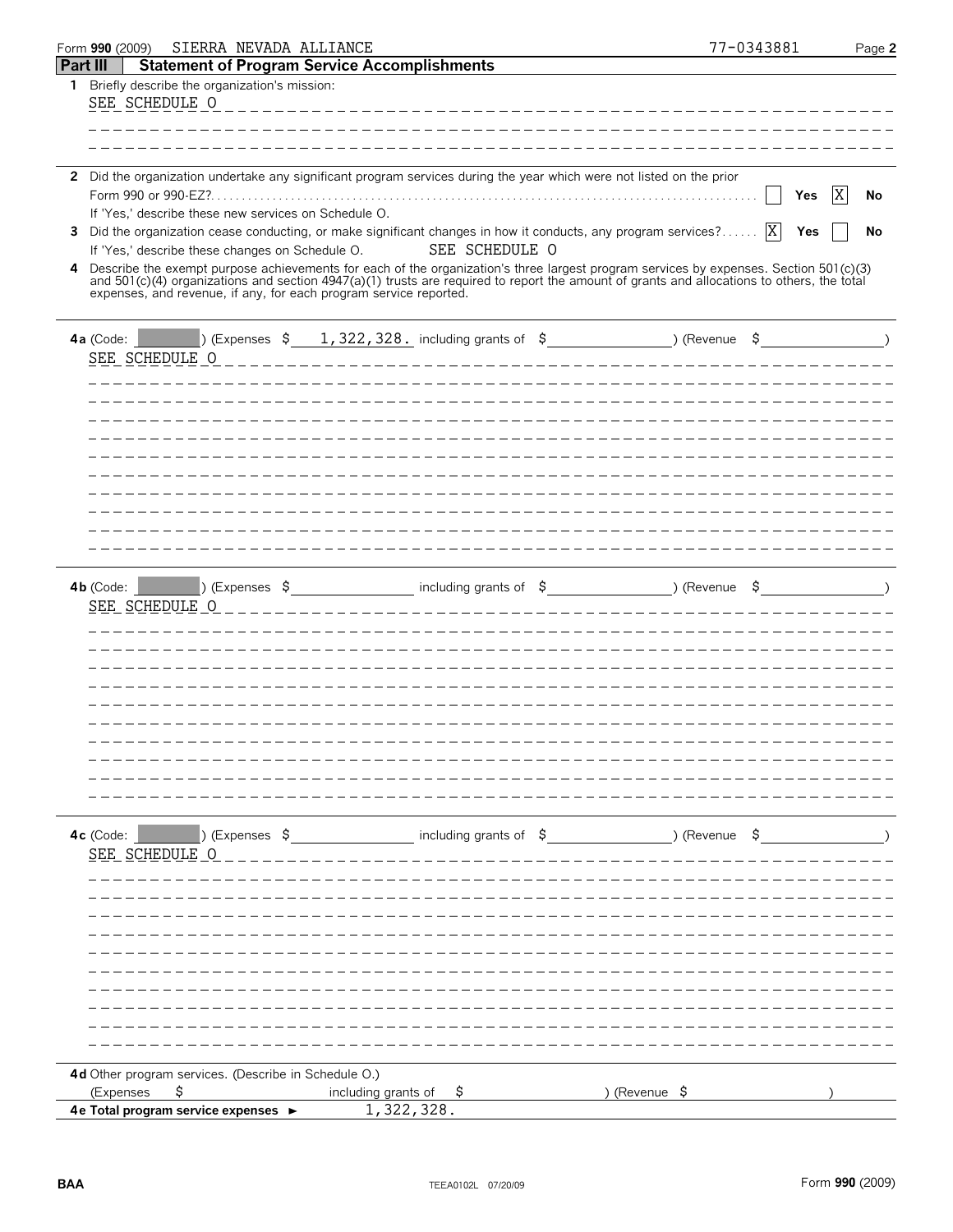Form **990** (2009) Page **3** SIERRA NEVADA ALLIANCE 77-0343881

| <b>Part IV</b> | <b>Checklist of Required Schedules</b>                                                                                                                                                                                                         |                  |     |    |
|----------------|------------------------------------------------------------------------------------------------------------------------------------------------------------------------------------------------------------------------------------------------|------------------|-----|----|
|                |                                                                                                                                                                                                                                                |                  | Yes | No |
|                | 1 Is the organization described in section 501(c)(3) or 4947(a)(1) (other than a private foundation)? If 'Yes,' complete                                                                                                                       | $\mathbf{1}$     | X   |    |
| $\mathbf{2}$   |                                                                                                                                                                                                                                                | $\overline{2}$   | X   |    |
| 3              | Did the organization engage in direct or indirect political campaign activities on behalf of or in opposition to candidates                                                                                                                    | $\mathbf{3}$     |     | Χ  |
|                | Section 501(c)(3) organizations. Did the organization engage in lobbying activities? If 'Yes,' complete                                                                                                                                        | 4                |     | X  |
| 5              | Section 501(c)(4), 501(c)(5), and 501(c)(6) organizations. Is the organization subject to the section 6033(e) notice and                                                                                                                       | 5                |     |    |
| 6              | Did the organization maintain any donor advised funds or any similar funds or accounts where donors have the right to<br>provide advice on the distribution or investment of amounts in such funds or accounts? If 'Yes,' complete Schedule D, | 6                |     | Χ  |
| 7              | Did the organization receive or hold a conservation easement, including easements to preserve open space, the                                                                                                                                  | $\overline{7}$   |     | Χ  |
| 8              | Did the organization maintain collections of works of art, historical treasures, or other similar assets? If 'Yes,'                                                                                                                            | 8                |     | Χ  |
|                | 9 Did the organization report an amount in Part X, line 21; serve as a custodian for amounts not listed in Part X;<br>or provide credit counseling, debt management, credit repair, or debt negotiation services? If 'Yes,' complete           | 9                |     | Χ  |
|                | 10 Did the organization, directly or through a related organization, hold assets in term, permanent, or quasi-endowments? If                                                                                                                   | 10               |     | Χ  |
|                | 11 Is the organization's answer to any of the following questions 'Yes'? If so, complete Schedule D, Parts VI, VII, VIII, IX, or                                                                                                               | 11               | Χ   |    |
|                | . Did the organization report an amount for land, buildings and equipment in Part X, line 10? If 'Yes,' complete Schedule                                                                                                                      |                  |     |    |
|                | . Did the organization report an amount for investments- other securities in Part X, line 12 that is 5% or more of its total                                                                                                                   |                  |     |    |
|                | . Did the organization report an amount for investments- program related in Part X, line 13 that is 5% or more of its total                                                                                                                    |                  |     |    |
|                | . Did the organization report an amount for other assets in Part X, line 15 that is 5% or more of its total assets reported in                                                                                                                 |                  |     |    |
|                | • Did the organization report an amount for other liabilities in Part X, line 25? If 'Yes,' complete Schedule D, Part X                                                                                                                        |                  |     |    |
|                | . Did the organization's separate or consolidated financial statements for the tax year include a footnote that addresses                                                                                                                      |                  |     |    |
|                | 12 Did the organization obtain separate, independent audited financial statement for the tax year? If 'Yes,' complete                                                                                                                          | 12 <sup>12</sup> | Χ   |    |
|                | <b>12A</b> Was the organization included in consolidated, independent audited financial statement for the tax<br>Yes  <br>No<br>X                                                                                                              |                  |     |    |
|                |                                                                                                                                                                                                                                                | 13               |     | Χ  |
|                | <b>14a</b> Did the organization maintain an office, employees, or agents outside of the United States?                                                                                                                                         | 14a              |     | X  |
|                | <b>b</b> Did the organization have aggregate revenues or expenses of more than \$10,000 from grantmaking, fundraising,                                                                                                                         | 14b              |     | Χ  |
|                | 15 Did the organization report on Part IX, column (A), line 3, more than \$5,000 of grants or assistance to any organization                                                                                                                   | 15               |     | Χ  |
| 16.            | Did the organization report on Part IX, column (A), line 3, more than \$5,000 of aggregate grants or assistance to                                                                                                                             | 16               |     | Χ  |
| 17             | Did the organization report a total of more than \$15,000 of expenses for professional fundraising services on Part IX,                                                                                                                        | 17               |     | X  |
| 18             | Did the organization report more than \$15,000 total of fundraising event gross income and contributions on Part VIII,                                                                                                                         | 18               |     | X  |
| 19             | Did the organization report more than \$15,000 of gross income from gaming activities on Part VIII, line 9a? If 'Yes,'                                                                                                                         | 19               |     | Χ  |
| 20             | Did the organization operate one or more hospitals? If 'Yes,' complete Schedule H                                                                                                                                                              | 20               |     | X  |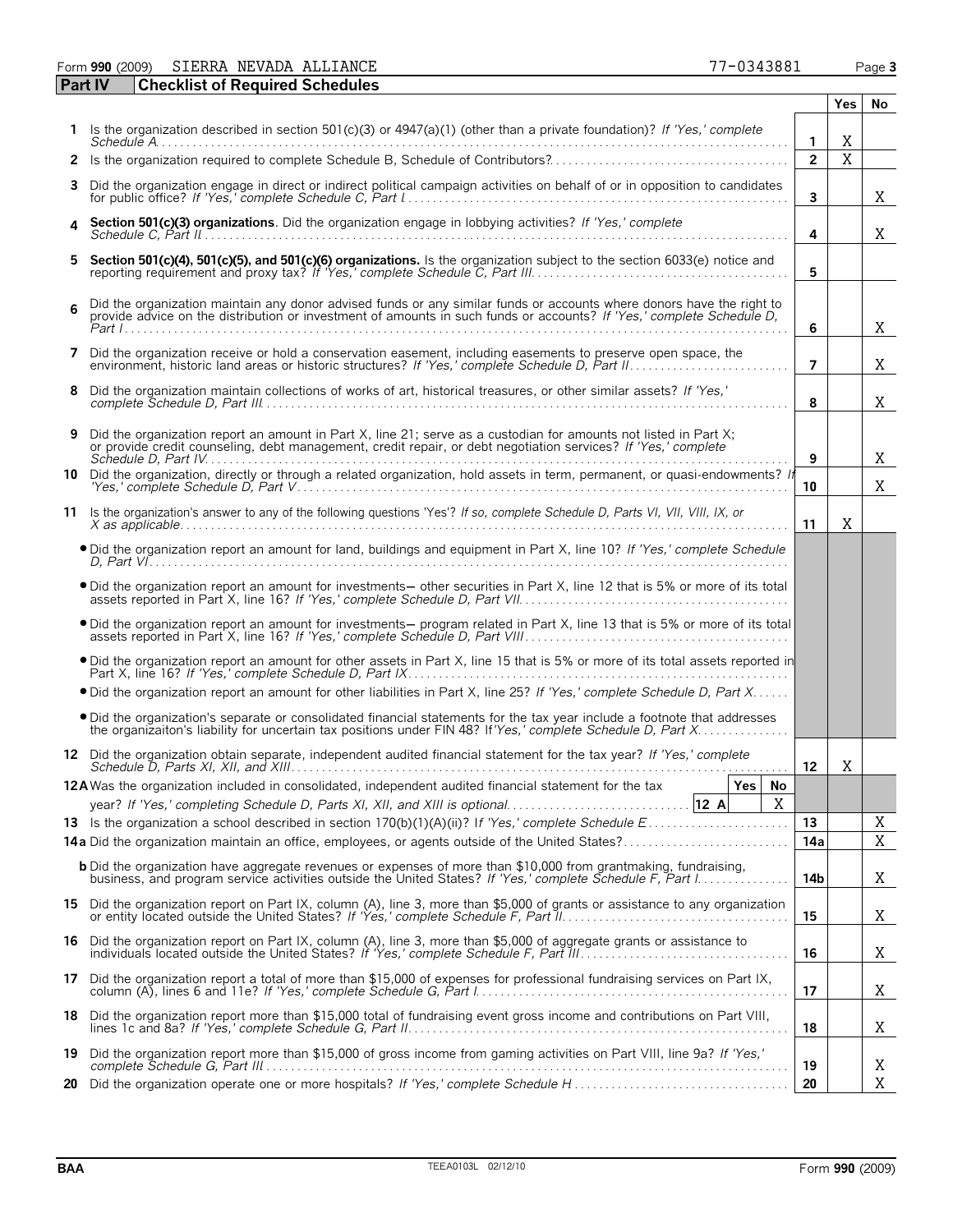Form **990** (2009) Page **4** SIERRA NEVADA ALLIANCE 77-0343881

| <b>Part IV</b> | <b>Checklist of Required Schedules</b> (continued)                                                                                                                                                                                              |                 |            |                 |
|----------------|-------------------------------------------------------------------------------------------------------------------------------------------------------------------------------------------------------------------------------------------------|-----------------|------------|-----------------|
|                |                                                                                                                                                                                                                                                 |                 | <b>Yes</b> | No              |
| 21             | Did the organization report more than \$5,000 of grants and other assistance to governments and organizations in the                                                                                                                            | 21              |            | X               |
| 22             | Did the organization report more than \$5,000 of grants and other assistance to individuals in the United States on Part                                                                                                                        | 22              |            | X               |
|                | 23 Did the organization answer 'Yes' to Part VII, Section A, line 3, 4, or 5 about compensation of the organization's current<br>and former officers, directors, trustees, key employees, and highest compensated employees? If 'Yes,' complete | 23              |            | Χ               |
|                | 24a Did the organization have a tax-exempt bond issue with an outstanding principal amount of more than \$100,000 as of the last day of the year, and that was issued after December 31, 2002? If 'Yes,' answer lines 24b throu                 | 24a             |            | X.              |
|                | <b>b</b> Did the organization invest any proceeds of tax-exempt bonds beyond a temporary period exception?                                                                                                                                      | 24 <sub>b</sub> |            |                 |
|                | c Did the organization maintain an escrow account other than a refunding escrow at any time during the year to defease                                                                                                                          | 24c             |            |                 |
|                | d Did the organization act as an 'on behalf of' issuer for bonds outstanding at any time during the year?                                                                                                                                       | 24d             |            |                 |
|                | 25 a Section 501(c)(3) and 501(c)(4) organizations. Did the organization engage in an excess benefit transaction with a                                                                                                                         | 25a             |            | X               |
|                | <b>b</b> Is the organization aware that it engaged in an excess benefit transaction with a disqualified person in a prior year, and that the transaction has not been reported on any of the organization's prior Forms 990 or 990-             | 25 <sub>b</sub> |            | Χ               |
|                | 26 Was a loan to or by a current or former officer, director, trustee, key employee, highly compensated employee, or<br>disqualified person outstanding as of the end of the organization's tax year? If 'Yes,' complete Schedule L, Part II    | 26              |            | Χ               |
| 27             | Did the organization provide a grant or other assistance to an officer, director, trustee, key employee, substantial<br>contributor, or a grant selection comittee member, or to a person related to such an individual? If 'Yes,' complete     | 27              |            | Χ               |
| 28             | Was the organization a party to a business transation with one of the following parties (see Schedule L, Part IV<br>instructions for applicable filing thresholds, conditions, and exceptions):                                                 |                 |            |                 |
|                | a A current or former officer, director, trustee, or key employee? If 'Yes,' complete Schedule L, Part IV                                                                                                                                       | 28a             |            | X               |
|                | <b>b</b> A family member of a current or former officer, director, trustee, or key employee? If 'Yes,' complete                                                                                                                                 | 28 <sub>b</sub> |            | Χ               |
|                | c An entity of which a current or former officer, director, trustee, or key employee of the organization (or a family member)                                                                                                                   | 28c             |            | Χ               |
| 29.            | Did the organization receive more than \$25,000 in non-cash contributions? If 'Yes,' complete Schedule M                                                                                                                                        | 29              |            | $\overline{X}$  |
| 30             | Did the organization receive contributions of art, historical treasures, or other similar assets, or qualified conservation                                                                                                                     | 30              |            | Χ               |
| 31             | Did the organization liquidate, terminate, or dissolve and cease operations? If 'Yes,' complete Schedule N, Part I                                                                                                                              | 31              |            | $\overline{X}$  |
| 32             | Did the organization sell, exchange, dispose of, or transfer more than 25% of its net assets? If 'Yes,' complete                                                                                                                                | 32              |            | Χ               |
| 33             | Did the organization own 100% of an entity disregarded as separate from the organization under Regulations sections                                                                                                                             | 33              |            | Χ               |
| 34             | Was the organization related to any tax-exempt or taxable entity? If 'Yes,' complete Schedule R, Parts II, III, IV, and V,                                                                                                                      | 34              |            | Χ               |
| 35             | Is any related organization a controlled entity within the meaning of section 512(b)(13)? If 'Yes,' complete Schedule R,                                                                                                                        | 35              |            | Χ               |
| 36             | Section 501(c)(3) organizations. Did the organization make any transfers to an exempt non-charitable related                                                                                                                                    | 36              |            | Χ               |
| 37             | Did the organization conduct more than 5% of its activities through an entity that is not a related organization and that is                                                                                                                    | 37              |            | Χ               |
| 38             | Did the organization complete Schedule O and provide explanations in Schedule O for Part VI, lines 11 and 19?                                                                                                                                   | 38              | X          |                 |
| <b>BAA</b>     |                                                                                                                                                                                                                                                 |                 |            | Form 990 (2009) |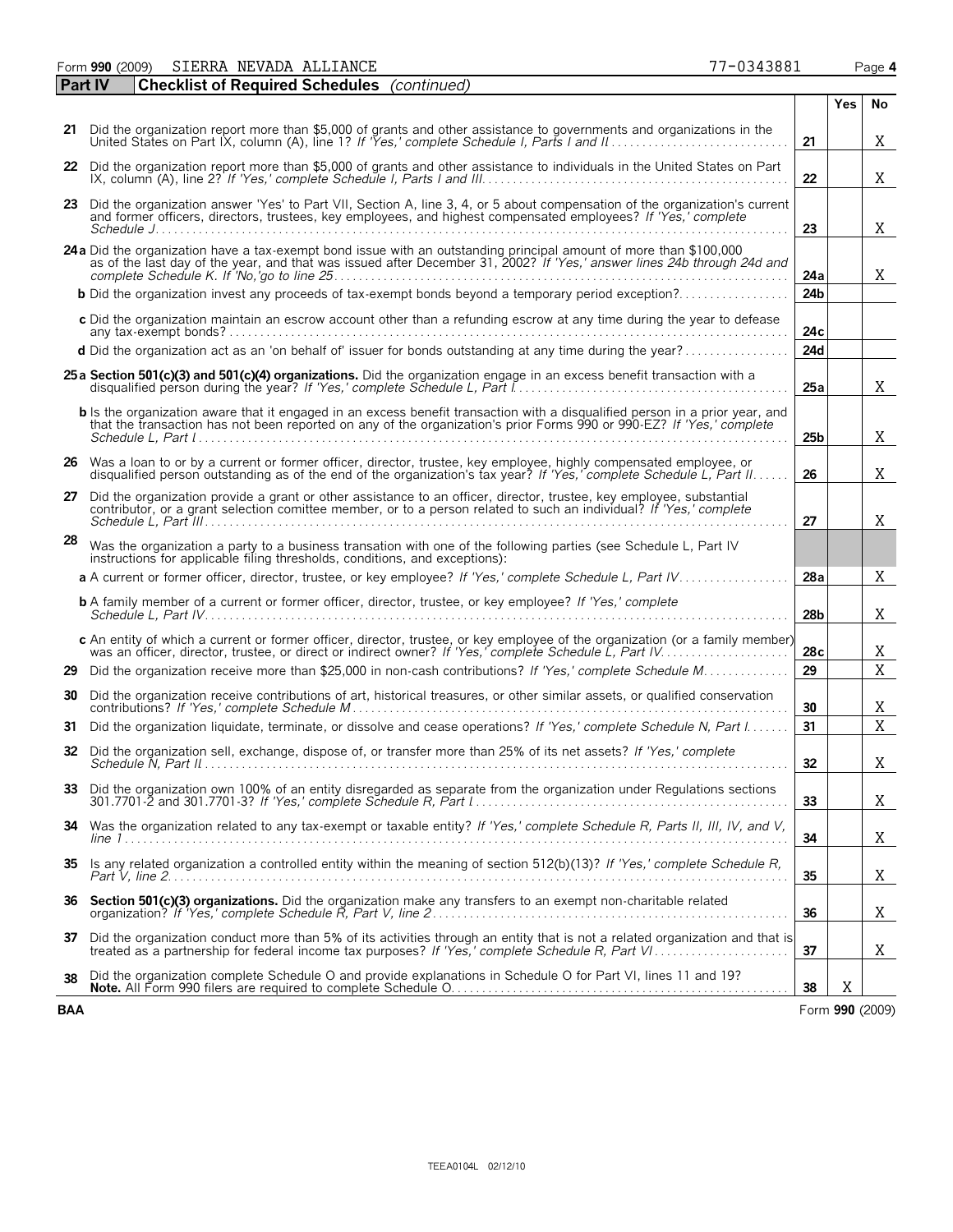| No<br>Yes.<br>1a Enter the number reported in Box 3 of form 1096, Annual Summary and Transmittal of U.S.<br>26<br>1a<br>$\Omega$<br><b>b</b> Enter the number of Forms W-2G included in line 1a. Enter -0- if not applicable<br>1 <sub>b</sub><br>c Did the organization comply with backup withholding rules for reportable payments to vendors and reportable gaming<br>X<br>1с<br>2a Enter the number of employees reported on Form W-3, Transmittal of Wage and Tax Statements, filed for the<br>40<br>2a<br>2b If at least one is reported on line 2a, did the organization file all required federal employment tax returns?<br>Χ<br>2 <sub>b</sub><br>Note. If the sum of lines 1a and 2a is greater than 250, you may be required to e-file this return. (see instructions)<br>3a Did the organization have unrelated business gross income of \$1,000 or more during the year covered by<br>Χ<br>3a<br>3 <sub>b</sub><br>4a At any time during the calendar year, did the organization have an interest in, or a signature or other authority over, a<br>financial account in a foreign country (such as a bank account, securities account, or other financial account)?<br>X<br>4a<br><b>b</b> If 'Yes,' enter the name of the foreign country: $\blacktriangleright$<br>See the instructions for exceptions and filing requirements for Form TD F 90-22.1, Report of Foreign Bank and<br>Financial Accounts.<br><b>5a</b> Was the organization a party to a prohibited tax shelter transaction at any time during the tax year?<br>5a<br>Χ<br>X<br>5 <sub>b</sub><br><b>b</b> Did any taxable party notify the organization that it was or is a party to a prohibited tax shelter transaction?<br>c If 'Yes,' to line 5a or 5b, did the organization file Form 8886-T, Disclosure by Tax-Exempt Entity Regarding Prohibited<br>5c<br>6a Does the organization have annual gross receipts that are normally greater than \$100,000, and did the organization<br>X<br>6a<br>b If 'Yes,' did the organization include with every solicitation an express statement that such contributions or gifts were not<br>6b<br>7 Organizations that may receive deductible contributions under section 170(c).<br>a Did the organization receive a payment in excess of \$75 made partly as a contribution and partly for goods and services<br>X<br>7а<br>7 <sub>b</sub><br>c Did the organization sell, exchange, or otherwise dispose of tangible personal property for which it was required to file<br>X<br>7с<br>d If 'Yes,' indicate the number of Forms 8282 filed during the year<br>7d<br>e Did the organization, during the year, receive any funds, directly or indirectly, to pay premiums on a personal<br>7е<br>X<br>X<br>7f<br>f Did the organization, during the year, pay premiums, directly or indirectly, on a personal benefit contract?<br>$g$ For all contributions of qualified intellectual property, did the organization file Form 8899 as required?<br>7g<br>h For contributions of cars, boats, airplanes, and other vehicles, did the organization file a Form 1098-C as required?<br>7 <sub>h</sub><br>Sponsoring organizations maintaining donor advised funds and section 509(a)(3) supporting organizations. Did the<br>8<br>supporting organization, or a donor advised fund maintained by a sponsoring organization, have excess business<br>8<br>9 Sponsoring organizations maintaining donor advised funds.<br>9a<br>9 <sub>b</sub><br>10 Section 501(c)(7) organizations. Enter:<br>a Initiation fees and capital contributions included on Part VIII, line 12<br>10al<br>10 <sub>b</sub><br><b>b</b> Gross Receipts, included on Form 990, Part VIII, line 12, for public use of club facilities<br>11 Section 501(c)(12) organizations. Enter:<br>11a<br><b>b</b> Gross income from other sources (Do not net amounts due or paid to other sources against<br>11 <sub>b</sub><br>12a Section 4947(a)(1) non-exempt charitable trusts. Is the organization filing Form 990 in lieu of Form 1041?<br>12a<br><b>b</b> If 'Yes,' enter the amount of tax-exempt interest received or accrued during the year<br>12 <sub>b</sub> | SIERRA NEVADA ALLIANCE<br>77-0343881<br>Form 990 (2009)                           |  | Page 5 |
|----------------------------------------------------------------------------------------------------------------------------------------------------------------------------------------------------------------------------------------------------------------------------------------------------------------------------------------------------------------------------------------------------------------------------------------------------------------------------------------------------------------------------------------------------------------------------------------------------------------------------------------------------------------------------------------------------------------------------------------------------------------------------------------------------------------------------------------------------------------------------------------------------------------------------------------------------------------------------------------------------------------------------------------------------------------------------------------------------------------------------------------------------------------------------------------------------------------------------------------------------------------------------------------------------------------------------------------------------------------------------------------------------------------------------------------------------------------------------------------------------------------------------------------------------------------------------------------------------------------------------------------------------------------------------------------------------------------------------------------------------------------------------------------------------------------------------------------------------------------------------------------------------------------------------------------------------------------------------------------------------------------------------------------------------------------------------------------------------------------------------------------------------------------------------------------------------------------------------------------------------------------------------------------------------------------------------------------------------------------------------------------------------------------------------------------------------------------------------------------------------------------------------------------------------------------------------------------------------------------------------------------------------------------------------------------------------------------------------------------------------------------------------------------------------------------------------------------------------------------------------------------------------------------------------------------------------------------------------------------------------------------------------------------------------------------------------------------------------------------------------------------------------------------------------------------------------------------------------------------------------------------------------------------------------------------------------------------------------------------------------------------------------------------------------------------------------------------------------------------------------------------------------------------------------------------------------------------------------------------------------------------------------------------------------------------------------------------------------------------------------------------------------------------------------------------------------------------------------------------------------------------------------------------------------------------------------------------------------------------------------------------------------------------------------------------------------------------------------------------------------------------------------------------------|-----------------------------------------------------------------------------------|--|--------|
|                                                                                                                                                                                                                                                                                                                                                                                                                                                                                                                                                                                                                                                                                                                                                                                                                                                                                                                                                                                                                                                                                                                                                                                                                                                                                                                                                                                                                                                                                                                                                                                                                                                                                                                                                                                                                                                                                                                                                                                                                                                                                                                                                                                                                                                                                                                                                                                                                                                                                                                                                                                                                                                                                                                                                                                                                                                                                                                                                                                                                                                                                                                                                                                                                                                                                                                                                                                                                                                                                                                                                                                                                                                                                                                                                                                                                                                                                                                                                                                                                                                                                                                                                                      | <b>Part V</b><br><b>Statements Regarding Other IRS Filings and Tax Compliance</b> |  |        |
|                                                                                                                                                                                                                                                                                                                                                                                                                                                                                                                                                                                                                                                                                                                                                                                                                                                                                                                                                                                                                                                                                                                                                                                                                                                                                                                                                                                                                                                                                                                                                                                                                                                                                                                                                                                                                                                                                                                                                                                                                                                                                                                                                                                                                                                                                                                                                                                                                                                                                                                                                                                                                                                                                                                                                                                                                                                                                                                                                                                                                                                                                                                                                                                                                                                                                                                                                                                                                                                                                                                                                                                                                                                                                                                                                                                                                                                                                                                                                                                                                                                                                                                                                                      |                                                                                   |  |        |
|                                                                                                                                                                                                                                                                                                                                                                                                                                                                                                                                                                                                                                                                                                                                                                                                                                                                                                                                                                                                                                                                                                                                                                                                                                                                                                                                                                                                                                                                                                                                                                                                                                                                                                                                                                                                                                                                                                                                                                                                                                                                                                                                                                                                                                                                                                                                                                                                                                                                                                                                                                                                                                                                                                                                                                                                                                                                                                                                                                                                                                                                                                                                                                                                                                                                                                                                                                                                                                                                                                                                                                                                                                                                                                                                                                                                                                                                                                                                                                                                                                                                                                                                                                      |                                                                                   |  |        |
|                                                                                                                                                                                                                                                                                                                                                                                                                                                                                                                                                                                                                                                                                                                                                                                                                                                                                                                                                                                                                                                                                                                                                                                                                                                                                                                                                                                                                                                                                                                                                                                                                                                                                                                                                                                                                                                                                                                                                                                                                                                                                                                                                                                                                                                                                                                                                                                                                                                                                                                                                                                                                                                                                                                                                                                                                                                                                                                                                                                                                                                                                                                                                                                                                                                                                                                                                                                                                                                                                                                                                                                                                                                                                                                                                                                                                                                                                                                                                                                                                                                                                                                                                                      |                                                                                   |  |        |
|                                                                                                                                                                                                                                                                                                                                                                                                                                                                                                                                                                                                                                                                                                                                                                                                                                                                                                                                                                                                                                                                                                                                                                                                                                                                                                                                                                                                                                                                                                                                                                                                                                                                                                                                                                                                                                                                                                                                                                                                                                                                                                                                                                                                                                                                                                                                                                                                                                                                                                                                                                                                                                                                                                                                                                                                                                                                                                                                                                                                                                                                                                                                                                                                                                                                                                                                                                                                                                                                                                                                                                                                                                                                                                                                                                                                                                                                                                                                                                                                                                                                                                                                                                      |                                                                                   |  |        |
|                                                                                                                                                                                                                                                                                                                                                                                                                                                                                                                                                                                                                                                                                                                                                                                                                                                                                                                                                                                                                                                                                                                                                                                                                                                                                                                                                                                                                                                                                                                                                                                                                                                                                                                                                                                                                                                                                                                                                                                                                                                                                                                                                                                                                                                                                                                                                                                                                                                                                                                                                                                                                                                                                                                                                                                                                                                                                                                                                                                                                                                                                                                                                                                                                                                                                                                                                                                                                                                                                                                                                                                                                                                                                                                                                                                                                                                                                                                                                                                                                                                                                                                                                                      |                                                                                   |  |        |
|                                                                                                                                                                                                                                                                                                                                                                                                                                                                                                                                                                                                                                                                                                                                                                                                                                                                                                                                                                                                                                                                                                                                                                                                                                                                                                                                                                                                                                                                                                                                                                                                                                                                                                                                                                                                                                                                                                                                                                                                                                                                                                                                                                                                                                                                                                                                                                                                                                                                                                                                                                                                                                                                                                                                                                                                                                                                                                                                                                                                                                                                                                                                                                                                                                                                                                                                                                                                                                                                                                                                                                                                                                                                                                                                                                                                                                                                                                                                                                                                                                                                                                                                                                      |                                                                                   |  |        |
|                                                                                                                                                                                                                                                                                                                                                                                                                                                                                                                                                                                                                                                                                                                                                                                                                                                                                                                                                                                                                                                                                                                                                                                                                                                                                                                                                                                                                                                                                                                                                                                                                                                                                                                                                                                                                                                                                                                                                                                                                                                                                                                                                                                                                                                                                                                                                                                                                                                                                                                                                                                                                                                                                                                                                                                                                                                                                                                                                                                                                                                                                                                                                                                                                                                                                                                                                                                                                                                                                                                                                                                                                                                                                                                                                                                                                                                                                                                                                                                                                                                                                                                                                                      |                                                                                   |  |        |
|                                                                                                                                                                                                                                                                                                                                                                                                                                                                                                                                                                                                                                                                                                                                                                                                                                                                                                                                                                                                                                                                                                                                                                                                                                                                                                                                                                                                                                                                                                                                                                                                                                                                                                                                                                                                                                                                                                                                                                                                                                                                                                                                                                                                                                                                                                                                                                                                                                                                                                                                                                                                                                                                                                                                                                                                                                                                                                                                                                                                                                                                                                                                                                                                                                                                                                                                                                                                                                                                                                                                                                                                                                                                                                                                                                                                                                                                                                                                                                                                                                                                                                                                                                      |                                                                                   |  |        |
|                                                                                                                                                                                                                                                                                                                                                                                                                                                                                                                                                                                                                                                                                                                                                                                                                                                                                                                                                                                                                                                                                                                                                                                                                                                                                                                                                                                                                                                                                                                                                                                                                                                                                                                                                                                                                                                                                                                                                                                                                                                                                                                                                                                                                                                                                                                                                                                                                                                                                                                                                                                                                                                                                                                                                                                                                                                                                                                                                                                                                                                                                                                                                                                                                                                                                                                                                                                                                                                                                                                                                                                                                                                                                                                                                                                                                                                                                                                                                                                                                                                                                                                                                                      |                                                                                   |  |        |
|                                                                                                                                                                                                                                                                                                                                                                                                                                                                                                                                                                                                                                                                                                                                                                                                                                                                                                                                                                                                                                                                                                                                                                                                                                                                                                                                                                                                                                                                                                                                                                                                                                                                                                                                                                                                                                                                                                                                                                                                                                                                                                                                                                                                                                                                                                                                                                                                                                                                                                                                                                                                                                                                                                                                                                                                                                                                                                                                                                                                                                                                                                                                                                                                                                                                                                                                                                                                                                                                                                                                                                                                                                                                                                                                                                                                                                                                                                                                                                                                                                                                                                                                                                      |                                                                                   |  |        |
|                                                                                                                                                                                                                                                                                                                                                                                                                                                                                                                                                                                                                                                                                                                                                                                                                                                                                                                                                                                                                                                                                                                                                                                                                                                                                                                                                                                                                                                                                                                                                                                                                                                                                                                                                                                                                                                                                                                                                                                                                                                                                                                                                                                                                                                                                                                                                                                                                                                                                                                                                                                                                                                                                                                                                                                                                                                                                                                                                                                                                                                                                                                                                                                                                                                                                                                                                                                                                                                                                                                                                                                                                                                                                                                                                                                                                                                                                                                                                                                                                                                                                                                                                                      |                                                                                   |  |        |
|                                                                                                                                                                                                                                                                                                                                                                                                                                                                                                                                                                                                                                                                                                                                                                                                                                                                                                                                                                                                                                                                                                                                                                                                                                                                                                                                                                                                                                                                                                                                                                                                                                                                                                                                                                                                                                                                                                                                                                                                                                                                                                                                                                                                                                                                                                                                                                                                                                                                                                                                                                                                                                                                                                                                                                                                                                                                                                                                                                                                                                                                                                                                                                                                                                                                                                                                                                                                                                                                                                                                                                                                                                                                                                                                                                                                                                                                                                                                                                                                                                                                                                                                                                      |                                                                                   |  |        |
|                                                                                                                                                                                                                                                                                                                                                                                                                                                                                                                                                                                                                                                                                                                                                                                                                                                                                                                                                                                                                                                                                                                                                                                                                                                                                                                                                                                                                                                                                                                                                                                                                                                                                                                                                                                                                                                                                                                                                                                                                                                                                                                                                                                                                                                                                                                                                                                                                                                                                                                                                                                                                                                                                                                                                                                                                                                                                                                                                                                                                                                                                                                                                                                                                                                                                                                                                                                                                                                                                                                                                                                                                                                                                                                                                                                                                                                                                                                                                                                                                                                                                                                                                                      |                                                                                   |  |        |
|                                                                                                                                                                                                                                                                                                                                                                                                                                                                                                                                                                                                                                                                                                                                                                                                                                                                                                                                                                                                                                                                                                                                                                                                                                                                                                                                                                                                                                                                                                                                                                                                                                                                                                                                                                                                                                                                                                                                                                                                                                                                                                                                                                                                                                                                                                                                                                                                                                                                                                                                                                                                                                                                                                                                                                                                                                                                                                                                                                                                                                                                                                                                                                                                                                                                                                                                                                                                                                                                                                                                                                                                                                                                                                                                                                                                                                                                                                                                                                                                                                                                                                                                                                      |                                                                                   |  |        |
|                                                                                                                                                                                                                                                                                                                                                                                                                                                                                                                                                                                                                                                                                                                                                                                                                                                                                                                                                                                                                                                                                                                                                                                                                                                                                                                                                                                                                                                                                                                                                                                                                                                                                                                                                                                                                                                                                                                                                                                                                                                                                                                                                                                                                                                                                                                                                                                                                                                                                                                                                                                                                                                                                                                                                                                                                                                                                                                                                                                                                                                                                                                                                                                                                                                                                                                                                                                                                                                                                                                                                                                                                                                                                                                                                                                                                                                                                                                                                                                                                                                                                                                                                                      |                                                                                   |  |        |
|                                                                                                                                                                                                                                                                                                                                                                                                                                                                                                                                                                                                                                                                                                                                                                                                                                                                                                                                                                                                                                                                                                                                                                                                                                                                                                                                                                                                                                                                                                                                                                                                                                                                                                                                                                                                                                                                                                                                                                                                                                                                                                                                                                                                                                                                                                                                                                                                                                                                                                                                                                                                                                                                                                                                                                                                                                                                                                                                                                                                                                                                                                                                                                                                                                                                                                                                                                                                                                                                                                                                                                                                                                                                                                                                                                                                                                                                                                                                                                                                                                                                                                                                                                      |                                                                                   |  |        |
|                                                                                                                                                                                                                                                                                                                                                                                                                                                                                                                                                                                                                                                                                                                                                                                                                                                                                                                                                                                                                                                                                                                                                                                                                                                                                                                                                                                                                                                                                                                                                                                                                                                                                                                                                                                                                                                                                                                                                                                                                                                                                                                                                                                                                                                                                                                                                                                                                                                                                                                                                                                                                                                                                                                                                                                                                                                                                                                                                                                                                                                                                                                                                                                                                                                                                                                                                                                                                                                                                                                                                                                                                                                                                                                                                                                                                                                                                                                                                                                                                                                                                                                                                                      |                                                                                   |  |        |
|                                                                                                                                                                                                                                                                                                                                                                                                                                                                                                                                                                                                                                                                                                                                                                                                                                                                                                                                                                                                                                                                                                                                                                                                                                                                                                                                                                                                                                                                                                                                                                                                                                                                                                                                                                                                                                                                                                                                                                                                                                                                                                                                                                                                                                                                                                                                                                                                                                                                                                                                                                                                                                                                                                                                                                                                                                                                                                                                                                                                                                                                                                                                                                                                                                                                                                                                                                                                                                                                                                                                                                                                                                                                                                                                                                                                                                                                                                                                                                                                                                                                                                                                                                      |                                                                                   |  |        |
|                                                                                                                                                                                                                                                                                                                                                                                                                                                                                                                                                                                                                                                                                                                                                                                                                                                                                                                                                                                                                                                                                                                                                                                                                                                                                                                                                                                                                                                                                                                                                                                                                                                                                                                                                                                                                                                                                                                                                                                                                                                                                                                                                                                                                                                                                                                                                                                                                                                                                                                                                                                                                                                                                                                                                                                                                                                                                                                                                                                                                                                                                                                                                                                                                                                                                                                                                                                                                                                                                                                                                                                                                                                                                                                                                                                                                                                                                                                                                                                                                                                                                                                                                                      |                                                                                   |  |        |
|                                                                                                                                                                                                                                                                                                                                                                                                                                                                                                                                                                                                                                                                                                                                                                                                                                                                                                                                                                                                                                                                                                                                                                                                                                                                                                                                                                                                                                                                                                                                                                                                                                                                                                                                                                                                                                                                                                                                                                                                                                                                                                                                                                                                                                                                                                                                                                                                                                                                                                                                                                                                                                                                                                                                                                                                                                                                                                                                                                                                                                                                                                                                                                                                                                                                                                                                                                                                                                                                                                                                                                                                                                                                                                                                                                                                                                                                                                                                                                                                                                                                                                                                                                      |                                                                                   |  |        |
|                                                                                                                                                                                                                                                                                                                                                                                                                                                                                                                                                                                                                                                                                                                                                                                                                                                                                                                                                                                                                                                                                                                                                                                                                                                                                                                                                                                                                                                                                                                                                                                                                                                                                                                                                                                                                                                                                                                                                                                                                                                                                                                                                                                                                                                                                                                                                                                                                                                                                                                                                                                                                                                                                                                                                                                                                                                                                                                                                                                                                                                                                                                                                                                                                                                                                                                                                                                                                                                                                                                                                                                                                                                                                                                                                                                                                                                                                                                                                                                                                                                                                                                                                                      |                                                                                   |  |        |
|                                                                                                                                                                                                                                                                                                                                                                                                                                                                                                                                                                                                                                                                                                                                                                                                                                                                                                                                                                                                                                                                                                                                                                                                                                                                                                                                                                                                                                                                                                                                                                                                                                                                                                                                                                                                                                                                                                                                                                                                                                                                                                                                                                                                                                                                                                                                                                                                                                                                                                                                                                                                                                                                                                                                                                                                                                                                                                                                                                                                                                                                                                                                                                                                                                                                                                                                                                                                                                                                                                                                                                                                                                                                                                                                                                                                                                                                                                                                                                                                                                                                                                                                                                      |                                                                                   |  |        |
|                                                                                                                                                                                                                                                                                                                                                                                                                                                                                                                                                                                                                                                                                                                                                                                                                                                                                                                                                                                                                                                                                                                                                                                                                                                                                                                                                                                                                                                                                                                                                                                                                                                                                                                                                                                                                                                                                                                                                                                                                                                                                                                                                                                                                                                                                                                                                                                                                                                                                                                                                                                                                                                                                                                                                                                                                                                                                                                                                                                                                                                                                                                                                                                                                                                                                                                                                                                                                                                                                                                                                                                                                                                                                                                                                                                                                                                                                                                                                                                                                                                                                                                                                                      |                                                                                   |  |        |
|                                                                                                                                                                                                                                                                                                                                                                                                                                                                                                                                                                                                                                                                                                                                                                                                                                                                                                                                                                                                                                                                                                                                                                                                                                                                                                                                                                                                                                                                                                                                                                                                                                                                                                                                                                                                                                                                                                                                                                                                                                                                                                                                                                                                                                                                                                                                                                                                                                                                                                                                                                                                                                                                                                                                                                                                                                                                                                                                                                                                                                                                                                                                                                                                                                                                                                                                                                                                                                                                                                                                                                                                                                                                                                                                                                                                                                                                                                                                                                                                                                                                                                                                                                      |                                                                                   |  |        |
|                                                                                                                                                                                                                                                                                                                                                                                                                                                                                                                                                                                                                                                                                                                                                                                                                                                                                                                                                                                                                                                                                                                                                                                                                                                                                                                                                                                                                                                                                                                                                                                                                                                                                                                                                                                                                                                                                                                                                                                                                                                                                                                                                                                                                                                                                                                                                                                                                                                                                                                                                                                                                                                                                                                                                                                                                                                                                                                                                                                                                                                                                                                                                                                                                                                                                                                                                                                                                                                                                                                                                                                                                                                                                                                                                                                                                                                                                                                                                                                                                                                                                                                                                                      |                                                                                   |  |        |
|                                                                                                                                                                                                                                                                                                                                                                                                                                                                                                                                                                                                                                                                                                                                                                                                                                                                                                                                                                                                                                                                                                                                                                                                                                                                                                                                                                                                                                                                                                                                                                                                                                                                                                                                                                                                                                                                                                                                                                                                                                                                                                                                                                                                                                                                                                                                                                                                                                                                                                                                                                                                                                                                                                                                                                                                                                                                                                                                                                                                                                                                                                                                                                                                                                                                                                                                                                                                                                                                                                                                                                                                                                                                                                                                                                                                                                                                                                                                                                                                                                                                                                                                                                      |                                                                                   |  |        |
|                                                                                                                                                                                                                                                                                                                                                                                                                                                                                                                                                                                                                                                                                                                                                                                                                                                                                                                                                                                                                                                                                                                                                                                                                                                                                                                                                                                                                                                                                                                                                                                                                                                                                                                                                                                                                                                                                                                                                                                                                                                                                                                                                                                                                                                                                                                                                                                                                                                                                                                                                                                                                                                                                                                                                                                                                                                                                                                                                                                                                                                                                                                                                                                                                                                                                                                                                                                                                                                                                                                                                                                                                                                                                                                                                                                                                                                                                                                                                                                                                                                                                                                                                                      |                                                                                   |  |        |
|                                                                                                                                                                                                                                                                                                                                                                                                                                                                                                                                                                                                                                                                                                                                                                                                                                                                                                                                                                                                                                                                                                                                                                                                                                                                                                                                                                                                                                                                                                                                                                                                                                                                                                                                                                                                                                                                                                                                                                                                                                                                                                                                                                                                                                                                                                                                                                                                                                                                                                                                                                                                                                                                                                                                                                                                                                                                                                                                                                                                                                                                                                                                                                                                                                                                                                                                                                                                                                                                                                                                                                                                                                                                                                                                                                                                                                                                                                                                                                                                                                                                                                                                                                      |                                                                                   |  |        |
|                                                                                                                                                                                                                                                                                                                                                                                                                                                                                                                                                                                                                                                                                                                                                                                                                                                                                                                                                                                                                                                                                                                                                                                                                                                                                                                                                                                                                                                                                                                                                                                                                                                                                                                                                                                                                                                                                                                                                                                                                                                                                                                                                                                                                                                                                                                                                                                                                                                                                                                                                                                                                                                                                                                                                                                                                                                                                                                                                                                                                                                                                                                                                                                                                                                                                                                                                                                                                                                                                                                                                                                                                                                                                                                                                                                                                                                                                                                                                                                                                                                                                                                                                                      |                                                                                   |  |        |
|                                                                                                                                                                                                                                                                                                                                                                                                                                                                                                                                                                                                                                                                                                                                                                                                                                                                                                                                                                                                                                                                                                                                                                                                                                                                                                                                                                                                                                                                                                                                                                                                                                                                                                                                                                                                                                                                                                                                                                                                                                                                                                                                                                                                                                                                                                                                                                                                                                                                                                                                                                                                                                                                                                                                                                                                                                                                                                                                                                                                                                                                                                                                                                                                                                                                                                                                                                                                                                                                                                                                                                                                                                                                                                                                                                                                                                                                                                                                                                                                                                                                                                                                                                      |                                                                                   |  |        |
|                                                                                                                                                                                                                                                                                                                                                                                                                                                                                                                                                                                                                                                                                                                                                                                                                                                                                                                                                                                                                                                                                                                                                                                                                                                                                                                                                                                                                                                                                                                                                                                                                                                                                                                                                                                                                                                                                                                                                                                                                                                                                                                                                                                                                                                                                                                                                                                                                                                                                                                                                                                                                                                                                                                                                                                                                                                                                                                                                                                                                                                                                                                                                                                                                                                                                                                                                                                                                                                                                                                                                                                                                                                                                                                                                                                                                                                                                                                                                                                                                                                                                                                                                                      |                                                                                   |  |        |
|                                                                                                                                                                                                                                                                                                                                                                                                                                                                                                                                                                                                                                                                                                                                                                                                                                                                                                                                                                                                                                                                                                                                                                                                                                                                                                                                                                                                                                                                                                                                                                                                                                                                                                                                                                                                                                                                                                                                                                                                                                                                                                                                                                                                                                                                                                                                                                                                                                                                                                                                                                                                                                                                                                                                                                                                                                                                                                                                                                                                                                                                                                                                                                                                                                                                                                                                                                                                                                                                                                                                                                                                                                                                                                                                                                                                                                                                                                                                                                                                                                                                                                                                                                      |                                                                                   |  |        |
|                                                                                                                                                                                                                                                                                                                                                                                                                                                                                                                                                                                                                                                                                                                                                                                                                                                                                                                                                                                                                                                                                                                                                                                                                                                                                                                                                                                                                                                                                                                                                                                                                                                                                                                                                                                                                                                                                                                                                                                                                                                                                                                                                                                                                                                                                                                                                                                                                                                                                                                                                                                                                                                                                                                                                                                                                                                                                                                                                                                                                                                                                                                                                                                                                                                                                                                                                                                                                                                                                                                                                                                                                                                                                                                                                                                                                                                                                                                                                                                                                                                                                                                                                                      |                                                                                   |  |        |
|                                                                                                                                                                                                                                                                                                                                                                                                                                                                                                                                                                                                                                                                                                                                                                                                                                                                                                                                                                                                                                                                                                                                                                                                                                                                                                                                                                                                                                                                                                                                                                                                                                                                                                                                                                                                                                                                                                                                                                                                                                                                                                                                                                                                                                                                                                                                                                                                                                                                                                                                                                                                                                                                                                                                                                                                                                                                                                                                                                                                                                                                                                                                                                                                                                                                                                                                                                                                                                                                                                                                                                                                                                                                                                                                                                                                                                                                                                                                                                                                                                                                                                                                                                      |                                                                                   |  |        |
|                                                                                                                                                                                                                                                                                                                                                                                                                                                                                                                                                                                                                                                                                                                                                                                                                                                                                                                                                                                                                                                                                                                                                                                                                                                                                                                                                                                                                                                                                                                                                                                                                                                                                                                                                                                                                                                                                                                                                                                                                                                                                                                                                                                                                                                                                                                                                                                                                                                                                                                                                                                                                                                                                                                                                                                                                                                                                                                                                                                                                                                                                                                                                                                                                                                                                                                                                                                                                                                                                                                                                                                                                                                                                                                                                                                                                                                                                                                                                                                                                                                                                                                                                                      |                                                                                   |  |        |
|                                                                                                                                                                                                                                                                                                                                                                                                                                                                                                                                                                                                                                                                                                                                                                                                                                                                                                                                                                                                                                                                                                                                                                                                                                                                                                                                                                                                                                                                                                                                                                                                                                                                                                                                                                                                                                                                                                                                                                                                                                                                                                                                                                                                                                                                                                                                                                                                                                                                                                                                                                                                                                                                                                                                                                                                                                                                                                                                                                                                                                                                                                                                                                                                                                                                                                                                                                                                                                                                                                                                                                                                                                                                                                                                                                                                                                                                                                                                                                                                                                                                                                                                                                      |                                                                                   |  |        |
|                                                                                                                                                                                                                                                                                                                                                                                                                                                                                                                                                                                                                                                                                                                                                                                                                                                                                                                                                                                                                                                                                                                                                                                                                                                                                                                                                                                                                                                                                                                                                                                                                                                                                                                                                                                                                                                                                                                                                                                                                                                                                                                                                                                                                                                                                                                                                                                                                                                                                                                                                                                                                                                                                                                                                                                                                                                                                                                                                                                                                                                                                                                                                                                                                                                                                                                                                                                                                                                                                                                                                                                                                                                                                                                                                                                                                                                                                                                                                                                                                                                                                                                                                                      |                                                                                   |  |        |
|                                                                                                                                                                                                                                                                                                                                                                                                                                                                                                                                                                                                                                                                                                                                                                                                                                                                                                                                                                                                                                                                                                                                                                                                                                                                                                                                                                                                                                                                                                                                                                                                                                                                                                                                                                                                                                                                                                                                                                                                                                                                                                                                                                                                                                                                                                                                                                                                                                                                                                                                                                                                                                                                                                                                                                                                                                                                                                                                                                                                                                                                                                                                                                                                                                                                                                                                                                                                                                                                                                                                                                                                                                                                                                                                                                                                                                                                                                                                                                                                                                                                                                                                                                      |                                                                                   |  |        |
|                                                                                                                                                                                                                                                                                                                                                                                                                                                                                                                                                                                                                                                                                                                                                                                                                                                                                                                                                                                                                                                                                                                                                                                                                                                                                                                                                                                                                                                                                                                                                                                                                                                                                                                                                                                                                                                                                                                                                                                                                                                                                                                                                                                                                                                                                                                                                                                                                                                                                                                                                                                                                                                                                                                                                                                                                                                                                                                                                                                                                                                                                                                                                                                                                                                                                                                                                                                                                                                                                                                                                                                                                                                                                                                                                                                                                                                                                                                                                                                                                                                                                                                                                                      |                                                                                   |  |        |

**BAA** Form **990** (2009)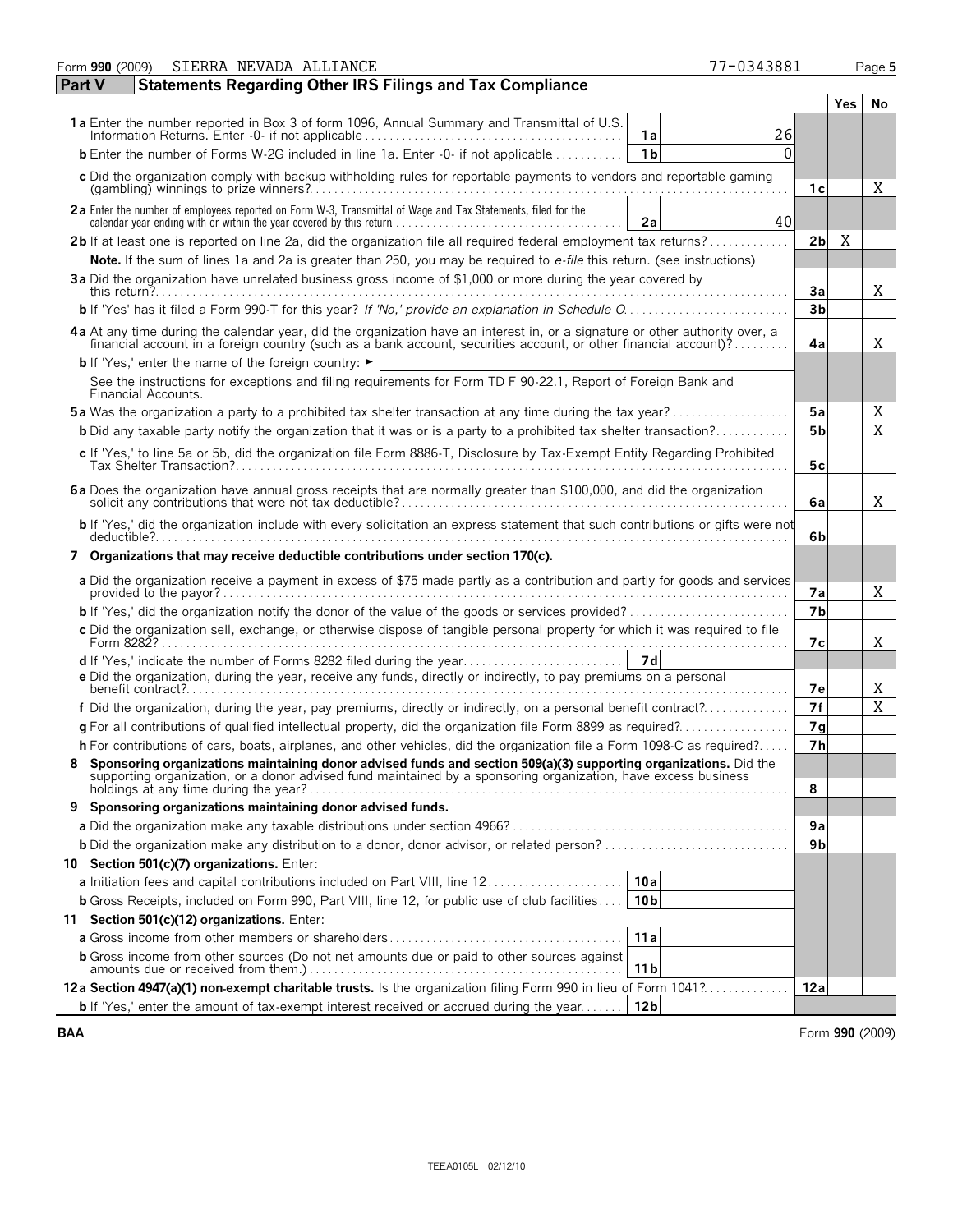#### Form **990** (2009) Page **6** SIERRA NEVADA ALLIANCE 77-0343881

| Part VI Governance, Management and Disclosure For each 'Yes' response to lines 2 through 7b below, and for |
|------------------------------------------------------------------------------------------------------------|
| a 'No' response to line 8a, 8b, or 10b below, describe the circumstances, processes, or changes in         |
| Schedule O. See instructions.                                                                              |

| Section A. Governing Body and Management                                                                                                                                                                                         |          |    |
|----------------------------------------------------------------------------------------------------------------------------------------------------------------------------------------------------------------------------------|----------|----|
|                                                                                                                                                                                                                                  | Yes.     | No |
| 15I                                                                                                                                                                                                                              |          |    |
| 14                                                                                                                                                                                                                               |          |    |
| 2 Did any officer, director, trustee, or key employee have a family relationship or a business relationship with any other<br>2                                                                                                  |          | X  |
| Did the organization delegate control over management duties customarily performed by or under the direct supervision<br>3<br>of officers, directors or trustees, or key employees to a management company or other person?<br>3 |          | X  |
| 4<br>4 Did the organization make any significant changes to its organizational documents                                                                                                                                         |          | X  |
|                                                                                                                                                                                                                                  |          |    |
| Did the organization become aware during the year of a material diversion of the organization's assets?<br>5<br>5.                                                                                                               |          | X  |
| 6<br>6.                                                                                                                                                                                                                          | X        |    |
| 7a Does the organization have members, stockholders, or other persons who may elect one or more members of the                                                                                                                   | X<br>7al |    |
| 7b<br><b>b</b> Are any decisions of the governing body subject to approval by members, stockholders, or other persons?                                                                                                           | X        |    |
| Did the organization contemporaneously document the meetings held or written actions undertaken during the year by<br>8<br>the following:                                                                                        |          |    |
| 8a                                                                                                                                                                                                                               | X        |    |
| 8 <sub>b</sub>                                                                                                                                                                                                                   | X        |    |
| 9 Is there any officer, director or trustee, or key employee listed in Part VII, Section A, who cannot be reached at the organization's mailing address? If 'Yes,' provide the names and addresses in Schedule O<br>9            |          | X  |
| <b>Section B. Policies</b> (This Section B requests information about policies not required by the Internal                                                                                                                      |          |    |

|                                                                                                                                                                                                                                                                  |                 | <b>Yes</b> | No |
|------------------------------------------------------------------------------------------------------------------------------------------------------------------------------------------------------------------------------------------------------------------|-----------------|------------|----|
|                                                                                                                                                                                                                                                                  | 10a             |            | X  |
| <b>b</b> If 'Yes,' does the organization have written policies and procedures governing the activities of such chapters, affiliates,<br>and branches to ensure their operations are consistent with those of the organization?.                                  | 10 <sub>b</sub> |            |    |
| Has the organization provided a copy of this Form 990 to all members of its governing body before filing the form?<br>11.                                                                                                                                        | 11              | X          |    |
| 11 A Describe in Schedule O the process, if any, used by the organization to review this Form 990. SEE SCHEDULE O                                                                                                                                                |                 |            |    |
|                                                                                                                                                                                                                                                                  | 12a             | X          |    |
| <b>b</b> Are officers, directors or trustees, and key employees required to disclose annually interests that could give rise<br>to conflicts?                                                                                                                    | 12 bl           | X          |    |
| c Does the organization regularly and consistently monitor and enforce compliance with the policy? If 'Yes,' describe in                                                                                                                                         | 12cl            | X          |    |
| 13                                                                                                                                                                                                                                                               | 13              | X          |    |
| Does the organization have a written document retention and destruction policy?<br>14                                                                                                                                                                            | 14              | X          |    |
| Did the process for determining compensation of the following persons include a review and approval by independent persons, comparability data, and contemporaneous substantiation of the deliberation and decision?<br>15                                       |                 |            |    |
| a The organization's CEO, Executive Director, or top management official. SEE. SCHEDULE. 0                                                                                                                                                                       | 15a             | X          |    |
|                                                                                                                                                                                                                                                                  | 15 <sub>b</sub> | X          |    |
| If 'Yes' to line 15a or 15b, describe the process in Schedule O. (See instructions.)                                                                                                                                                                             |                 |            |    |
| 16a Did the organization invest in, contribute assets to, or participate in a joint venture or similar arrangement with a taxable                                                                                                                                |                 |            |    |
| entity during the year?.                                                                                                                                                                                                                                         | 16a             |            | Χ  |
| <b>b</b> If 'Yes,' has the organization adopted a written policy or procedure requiring the organization to evaluate its participation<br>in joint venture arrangements under applicable federal tax law, and taken steps to safeguard the organization's exempt |                 |            |    |
| <b>Section C. Disclosures</b>                                                                                                                                                                                                                                    | 16 <sub>b</sub> |            |    |
|                                                                                                                                                                                                                                                                  |                 |            |    |
| 17 List the states with which a copy of this Form 990 is required to be filed $\blacktriangleright$ CA                                                                                                                                                           |                 |            |    |

| 18 Section 6104 requires an organization to make its Forms 1023 (or 1024 if applicable), 990, and 990-T (501(c)(3)s only) available for public |                   |                |  |  |
|------------------------------------------------------------------------------------------------------------------------------------------------|-------------------|----------------|--|--|
| inspection. Indicate how you make these available. Check all that apply.                                                                       |                   |                |  |  |
| X Own website                                                                                                                                  | Another's website | X Upon request |  |  |

**19** Describe in Schedule O whether (and if so, how) the organization makes its governing documents, conflict of interest policy, and financial statements available to the public. SEE SCHEDULE O

**20** State the name, physical address, and telephone number of the person who possesses the books and records of the organization:

**FIHE ORGANIZATION PO BOX 7989 S LAKE TAHOE CA 96158 530-542-4546** ----------------

*Revenue Code.)*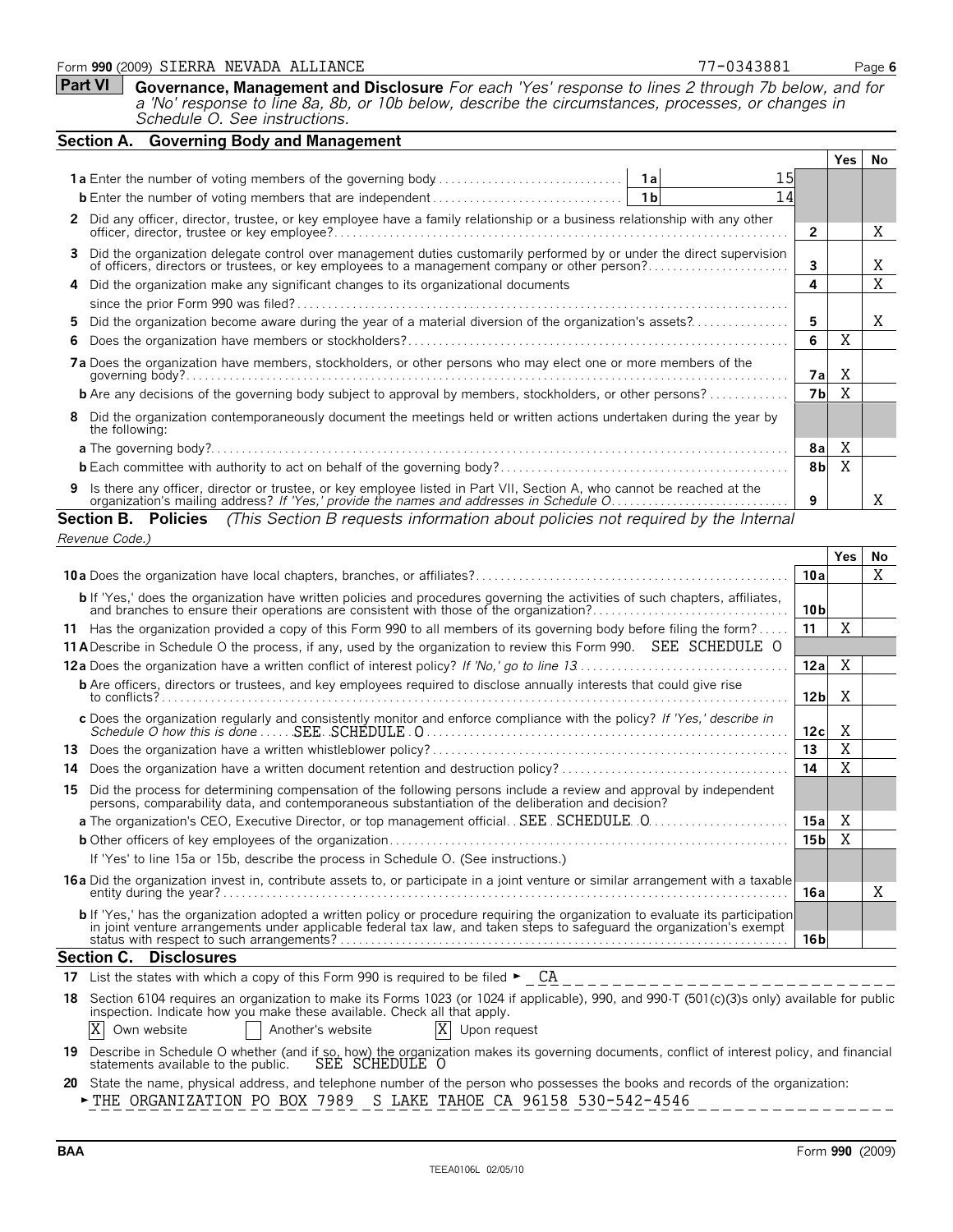#### **Part VII Compensation of Officers, Directors, Trustees, Key Employees, Highest Compensated Employees, and Independent Contractors**

### **Section A. Officers, Directors, Trustees, Key Employees, and Highest Compensated Employees**

**1a** Complete this table for all persons required to be listed. Report compensation for the calendar year ending with or within the organizations's tax year. Use Schedule J-2 if additional space is needed.

? List all of the organization's **current** officers, directors, trustees (whether individuals or organizations), regardless of amount of compensation. Enter -0- in columns (D), (E), and (F) if no compensation was paid.

? List all of the organization's **current** key employees. See instructions for definition of 'key employees.'

? List the organization's five **current** highest compensated employees (other than an officer, director, trustee, or key employee) who received reportable compensation (Box 5 of Form W-2 and/or Box 7 of Form 1099-MISC) of more than \$100,000 from the organization and any related organizations.

? List all of the organization's **former** officers, key employees, and highest compensated employees who received more than \$100,000 of reportable compensation from the organization and any related organizations.

? List all of the organization's **former directors or trustees** that received, in the capacity as a former director or trustee of the organization, more than \$10,000 of reportable compensation from the organization and any related organizations.

List persons in the following order: individual trustees or directors; institutional trustees; officers; key employees; highest compensated employees; and former such persons.

Check this box if the organization did not compensate any current officer, director, or trustee.

| (A)                      | (B)              |                                   |                       |         | (c)          |                                 |        | (D)                                 | (E)                                      | (F)                                                                      |  |  |
|--------------------------|------------------|-----------------------------------|-----------------------|---------|--------------|---------------------------------|--------|-------------------------------------|------------------------------------------|--------------------------------------------------------------------------|--|--|
| Name and Title           | Average<br>hours |                                   |                       |         |              | Position (check all that apply) |        | Reportable<br>compensation from     | Reportable<br>compensation from          | Estimated<br>amount of other                                             |  |  |
|                          | per week         | Individual trustee<br>or director | Institutional trustee | Officer | Key employee | Highest compensated<br>employee | Former | the organization<br>(W-2/1099-MISC) | related organizations<br>(W-2/1099-MISC) | compensation<br>from the<br>organization<br>and related<br>organizations |  |  |
| ADDIE JACOBSEN           |                  |                                   |                       |         |              |                                 |        |                                     |                                          |                                                                          |  |  |
| <b>DIRECTOR</b>          | 1                | $\mathbf X$                       |                       |         |              |                                 |        | $\mathbf{0}$                        | $0$ .                                    | 0.                                                                       |  |  |
| CHRISTINE ROZANCE        |                  |                                   |                       |         |              |                                 |        |                                     |                                          |                                                                          |  |  |
| <b>DIRECTOR</b>          | 1                | X                                 |                       |         |              |                                 |        | $\mathbf{0}$ .                      | 0.                                       | $\boldsymbol{0}$ .                                                       |  |  |
| IAN HERDELL              |                  |                                   |                       |         |              |                                 |        |                                     |                                          |                                                                          |  |  |
| <b>DIRECTOR</b>          | 1                | Χ                                 |                       |         |              |                                 |        | $0$ .                               | 0.                                       | $0$ .                                                                    |  |  |
| <b>JAN CHATTEN-BROWN</b> |                  |                                   |                       |         |              |                                 |        |                                     |                                          |                                                                          |  |  |
| <b>DIRECTOR</b>          | $\mathbf{1}$     | X                                 |                       |         |              |                                 |        | $\mathbf 0$                         | $0$ .                                    | $\boldsymbol{0}$ .                                                       |  |  |
| JENNY COOPER             |                  |                                   |                       |         |              |                                 |        |                                     |                                          |                                                                          |  |  |
| <b>DIRECTOR</b>          | 1                | $\mathbf X$                       |                       |         |              |                                 |        | $\mathbf{0}$ .                      | 0.                                       | $\mathbf 0$ .                                                            |  |  |
| PETE PUMPHREY            |                  |                                   |                       |         |              |                                 |        |                                     |                                          |                                                                          |  |  |
| <b>DIRECTOR</b>          | 1                | X                                 |                       |         |              |                                 |        | $\mathbf{0}$ .                      | 0.                                       | $\boldsymbol{0}$ .                                                       |  |  |
| SUDEEP CHANDRA           |                  |                                   |                       |         |              |                                 |        |                                     |                                          |                                                                          |  |  |
| <b>DIRECTOR</b>          | $\mathbf 1$      | Χ                                 |                       |         |              |                                 |        | $\mathbf{0}$ .                      | $\mathbf{0}$ .                           | $\boldsymbol{0}$ .                                                       |  |  |
| TERRY MCLAUGHLIN         |                  |                                   |                       |         |              |                                 |        |                                     |                                          |                                                                          |  |  |
| <b>DIRECTOR</b>          | 1                | Χ                                 |                       |         |              |                                 |        | $0$ .                               | $\mathbf 0$ .                            | 0.                                                                       |  |  |
| TRACY GRUBBS             |                  |                                   |                       |         |              |                                 |        |                                     |                                          |                                                                          |  |  |
| <b>DIRECTOR</b>          | $\mathbf{1}$     | X                                 |                       |         |              |                                 |        | $\mathbf 0$                         | 0.                                       | $\boldsymbol{0}$ .                                                       |  |  |
| ROGER PRATT              |                  |                                   |                       |         |              |                                 |        |                                     |                                          |                                                                          |  |  |
| <b>DIRECTOR</b>          | 1                | $\mathbf X$                       |                       |         |              |                                 |        | $\overline{0}$ .                    | $\overline{0}$ .                         | $\boldsymbol{0}$ .                                                       |  |  |
| BETSY REIFSNIDER         |                  |                                   |                       |         |              |                                 |        |                                     |                                          |                                                                          |  |  |
| PRESIDENT                | $\mathbf 1$      |                                   |                       | X       |              |                                 |        | 0.                                  | 0.                                       | $\boldsymbol{0}$ .                                                       |  |  |
| ROBERT > JOHNSTON        |                  |                                   |                       |         |              |                                 |        |                                     |                                          |                                                                          |  |  |
| VICE PRESIDENT           | 1                |                                   |                       | X       |              |                                 |        | $\mathbf{0}$ .                      | $\mathbf{0}$ .                           | $\boldsymbol{0}$ .                                                       |  |  |
| LYNN SADLER              |                  |                                   |                       |         |              |                                 |        |                                     |                                          |                                                                          |  |  |
| TREASURER                | 1                |                                   |                       | Χ       |              |                                 |        | $\mathbf{0}$ .                      | $0$ .                                    | $\boldsymbol{0}$ .                                                       |  |  |
| STEVE ROBINSON           |                  |                                   |                       |         |              |                                 |        |                                     |                                          |                                                                          |  |  |
| SECRETARY                | 1                |                                   |                       | Χ       |              |                                 |        | $\mathbf 0$                         | 0.                                       | $\boldsymbol{0}$ .                                                       |  |  |
| JOAN CLAYBURGH           |                  |                                   |                       |         |              |                                 |        |                                     |                                          |                                                                          |  |  |
| EXEC DIRECTOR            | 1                |                                   |                       | X       |              |                                 |        | 75,000                              | 0.                                       | $0$ .                                                                    |  |  |
|                          |                  |                                   |                       |         |              |                                 |        |                                     |                                          |                                                                          |  |  |
|                          |                  |                                   |                       |         |              |                                 |        |                                     |                                          |                                                                          |  |  |
|                          |                  |                                   |                       |         |              |                                 |        |                                     |                                          |                                                                          |  |  |
|                          |                  |                                   |                       |         |              |                                 |        |                                     |                                          |                                                                          |  |  |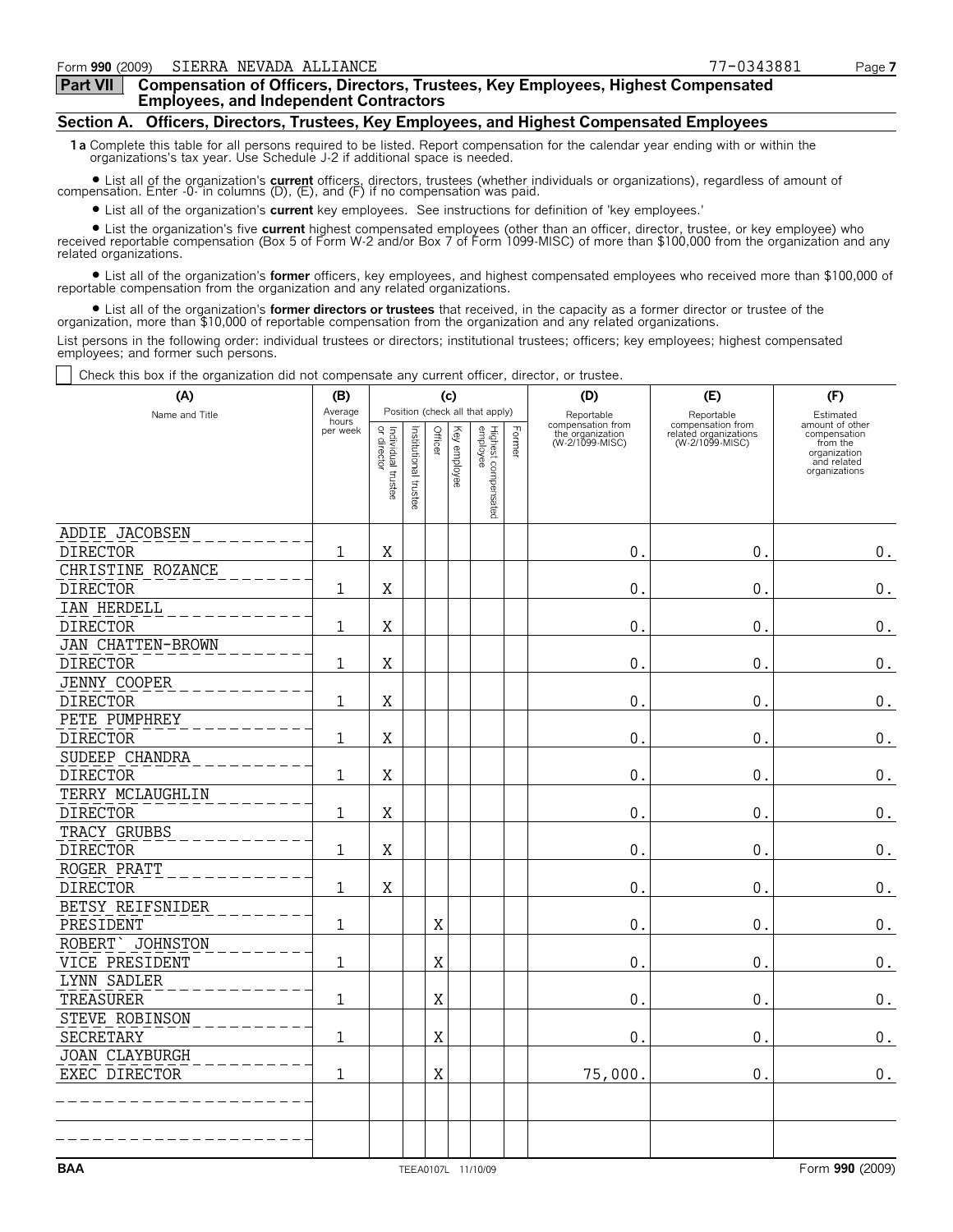#### Form **990** (2009) Page **8** SIERRA NEVADA ALLIANCE 77-0343881

| <b>Part VII</b><br>Section A. Officers, Directors, Trustees, Key Employees, and Highest Compensated Employees (cont.)                                                                                               |                                                                       |                      |         |          |                        |        |                                                     |                                          |   |                                              |
|---------------------------------------------------------------------------------------------------------------------------------------------------------------------------------------------------------------------|-----------------------------------------------------------------------|----------------------|---------|----------|------------------------|--------|-----------------------------------------------------|------------------------------------------|---|----------------------------------------------|
| (A)                                                                                                                                                                                                                 | (B)                                                                   |                      | (c)     |          |                        |        | (D)                                                 | (E)                                      |   | (F)                                          |
| Name and Title                                                                                                                                                                                                      | Average Position (check all that apply)<br>hours                      |                      |         | Ķēλ      |                        |        | Reportable<br>compensation from<br>the organization | Reportable<br>compensation from          |   | Estimated<br>amount of other<br>compensation |
|                                                                                                                                                                                                                     |                                                                       |                      | Officer | employee | Highest cc<br>employee | Former | (W-2/1099-MISC)                                     | related organizations<br>(W-2/1099-MISC) |   | from the<br>organization<br>and related      |
|                                                                                                                                                                                                                     | individual trustee<br>  or director<br>  or director<br>  or director | nstitutional trustee |         |          | compensa               |        |                                                     |                                          |   | organizations                                |
|                                                                                                                                                                                                                     |                                                                       |                      |         |          | g                      |        |                                                     |                                          |   |                                              |
|                                                                                                                                                                                                                     |                                                                       |                      |         |          |                        |        |                                                     |                                          |   |                                              |
|                                                                                                                                                                                                                     |                                                                       |                      |         |          |                        |        |                                                     |                                          |   |                                              |
|                                                                                                                                                                                                                     |                                                                       |                      |         |          |                        |        |                                                     |                                          |   |                                              |
|                                                                                                                                                                                                                     |                                                                       |                      |         |          |                        |        |                                                     |                                          |   |                                              |
|                                                                                                                                                                                                                     |                                                                       |                      |         |          |                        |        |                                                     |                                          |   |                                              |
|                                                                                                                                                                                                                     |                                                                       |                      |         |          |                        |        |                                                     |                                          |   |                                              |
|                                                                                                                                                                                                                     |                                                                       |                      |         |          |                        |        |                                                     |                                          |   |                                              |
|                                                                                                                                                                                                                     |                                                                       |                      |         |          |                        |        |                                                     |                                          |   |                                              |
|                                                                                                                                                                                                                     |                                                                       |                      |         |          |                        |        |                                                     |                                          |   |                                              |
|                                                                                                                                                                                                                     |                                                                       |                      |         |          |                        |        |                                                     |                                          |   |                                              |
|                                                                                                                                                                                                                     |                                                                       |                      |         |          |                        |        |                                                     |                                          |   |                                              |
|                                                                                                                                                                                                                     |                                                                       |                      |         |          |                        |        |                                                     |                                          |   |                                              |
|                                                                                                                                                                                                                     |                                                                       |                      |         |          |                        |        |                                                     |                                          |   |                                              |
| 1 b Total                                                                                                                                                                                                           |                                                                       |                      |         |          |                        |        | 75,000.                                             | 0                                        |   | 0.                                           |
| 2 Total number of individuals (including but not limited to those listed above) who received more than \$100,000 in reportable compensation                                                                         |                                                                       |                      |         |          |                        |        |                                                     |                                          |   |                                              |
| from the organization<br>U                                                                                                                                                                                          |                                                                       |                      |         |          |                        |        |                                                     |                                          |   | <b>Yes</b><br>No                             |
| Did the organization list any former officer, director or trustee, key employee, or highest compensated employee<br>3                                                                                               |                                                                       |                      |         |          |                        |        |                                                     |                                          |   |                                              |
| on line 1a? If 'Yes,' complete Schedule J for such individual.<br>4                                                                                                                                                 |                                                                       |                      |         |          |                        |        |                                                     |                                          | 3 | Χ                                            |
| For any individual listed on line 1a, is the sum of reportable compensation and other compensation from<br>the organization and related organizations greater than \$150,000? If 'Yes' complete Schedule J for such |                                                                       |                      |         |          |                        |        |                                                     |                                          | 4 | Χ                                            |
| Did any person listed on line 1a receive or accrue compensation from any unrelated organization for services<br>5                                                                                                   |                                                                       |                      |         |          |                        |        |                                                     |                                          | 5 | Χ                                            |
| <b>Section B. Independent Contractors</b>                                                                                                                                                                           |                                                                       |                      |         |          |                        |        |                                                     |                                          |   |                                              |
| Complete this table for your five highest compensated independent contractors that received more than \$100,000 of<br>1.<br>compensation from the organization.                                                     |                                                                       |                      |         |          |                        |        |                                                     |                                          |   |                                              |
| (A)<br>Name and business address                                                                                                                                                                                    |                                                                       |                      |         |          |                        |        | (B)<br>Description of Services                      |                                          |   | (C)<br>Compensation                          |
|                                                                                                                                                                                                                     |                                                                       |                      |         |          |                        |        |                                                     |                                          |   |                                              |
|                                                                                                                                                                                                                     |                                                                       |                      |         |          |                        |        |                                                     |                                          |   |                                              |
|                                                                                                                                                                                                                     |                                                                       |                      |         |          |                        |        |                                                     |                                          |   |                                              |
|                                                                                                                                                                                                                     |                                                                       |                      |         |          |                        |        |                                                     |                                          |   |                                              |
| 2 Total number of independent contractors (including but not limited to those listed above) who received more than                                                                                                  |                                                                       |                      |         |          |                        |        |                                                     |                                          |   |                                              |
| \$100,000 in compensation from the organization $\blacktriangleright$ 0                                                                                                                                             |                                                                       |                      |         |          |                        |        |                                                     |                                          |   |                                              |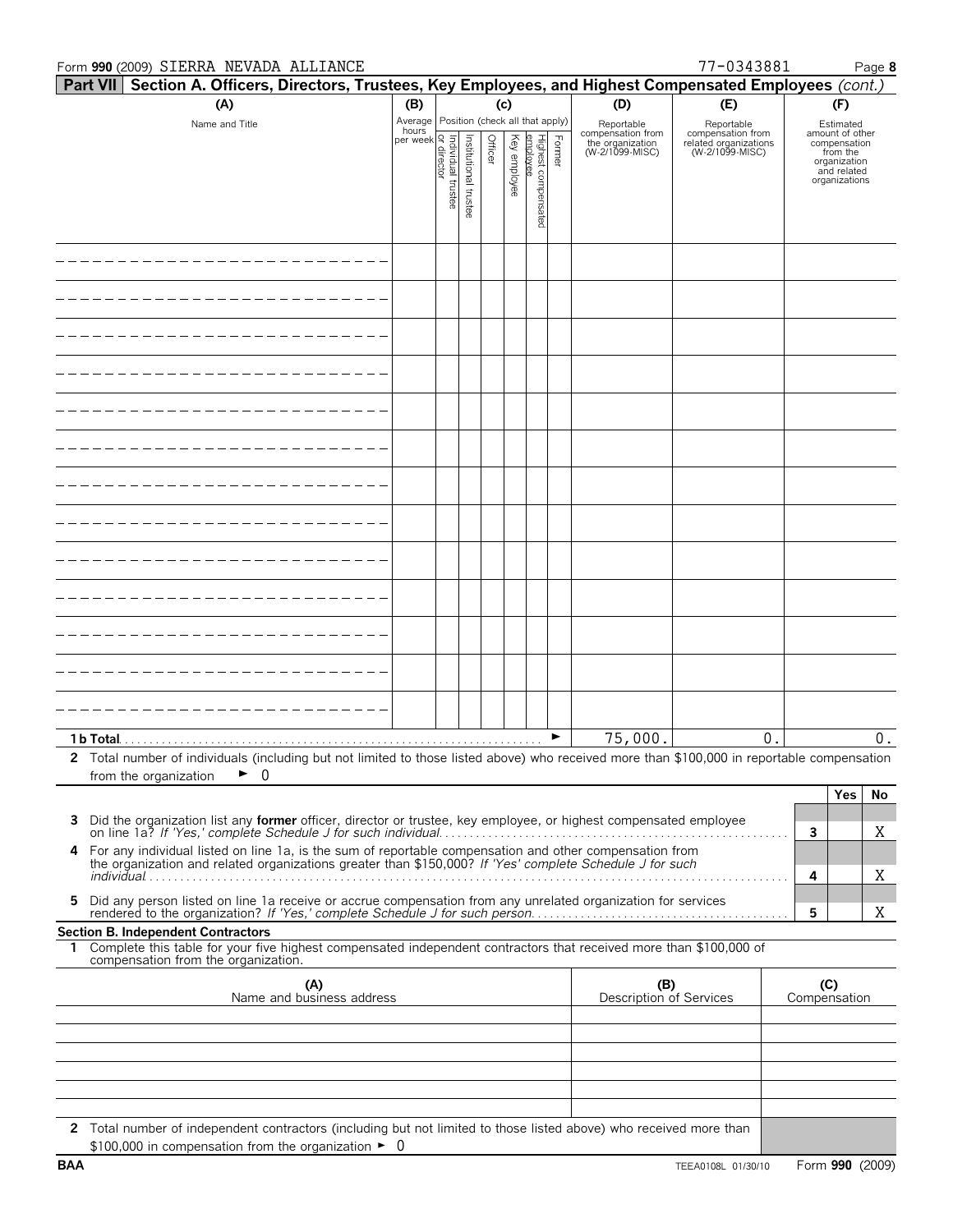#### Form **990** (2009) Page **9** SIERRA NEVADA ALLIANCE 77-0343881 **Part VIII Statement of Revenue**

|                                                          |                                                                                                       | (A)<br>Total revenue | (B)<br>Related or<br>exempt<br>function<br>revenue | (C)<br>Unrelated<br>business<br>revenue | (D)<br>Revenue<br>excluded from tax<br>under sections<br>512, 513, or 514 |
|----------------------------------------------------------|-------------------------------------------------------------------------------------------------------|----------------------|----------------------------------------------------|-----------------------------------------|---------------------------------------------------------------------------|
|                                                          | 1a Federated campaigns<br>1a                                                                          |                      |                                                    |                                         |                                                                           |
|                                                          | 9,360.<br>1 <sub>b</sub><br><b>b</b> Membership dues                                                  |                      |                                                    |                                         |                                                                           |
|                                                          | 1 <sub>c</sub><br>c Fundraising events                                                                |                      |                                                    |                                         |                                                                           |
|                                                          | d Related organizations<br>1 <sub>d</sub>                                                             |                      |                                                    |                                         |                                                                           |
|                                                          | 445, 181.<br>e Government grants (contributions)<br>1 e                                               |                      |                                                    |                                         |                                                                           |
| <b>PROGRAM SERVICE REVENUE AND OTHER SIMILAR AMOUNTS</b> | f All other contributions, gifts, grants, and<br>343,764.<br>similar amounts not included above<br>1f |                      |                                                    |                                         |                                                                           |
|                                                          | <b>g</b> Noncash contribns included in lns $1a-1f$ : $\ddot{S}$                                       |                      |                                                    |                                         |                                                                           |
|                                                          |                                                                                                       | 798,305.             |                                                    |                                         |                                                                           |
|                                                          | <b>Business Code</b>                                                                                  |                      |                                                    |                                         |                                                                           |
|                                                          |                                                                                                       | 28,419.              | 28,419.                                            |                                         |                                                                           |
|                                                          |                                                                                                       |                      |                                                    |                                         |                                                                           |
|                                                          | C<br>------------------                                                                               |                      |                                                    |                                         |                                                                           |
|                                                          | d<br>. _ _ _ _ _ _ _ _ _ _ _ _ _ _ _ _ _ _                                                            |                      |                                                    |                                         |                                                                           |
|                                                          | _________________                                                                                     |                      |                                                    |                                         |                                                                           |
|                                                          | f All other program service revenue                                                                   |                      |                                                    |                                         |                                                                           |
|                                                          | $\overline{\phantom{a}}$                                                                              | 28,419.              |                                                    |                                         |                                                                           |
|                                                          |                                                                                                       |                      |                                                    |                                         |                                                                           |
|                                                          |                                                                                                       | 2,688.               | 2,688.                                             |                                         |                                                                           |
|                                                          | Income from investment of tax-exempt bond proceeds ▶<br>4                                             |                      |                                                    |                                         |                                                                           |
|                                                          | 5                                                                                                     |                      |                                                    |                                         |                                                                           |
|                                                          | (i) Real<br>(ii) Personal                                                                             |                      |                                                    |                                         |                                                                           |
|                                                          | <b>6a</b> Gross Rents                                                                                 |                      |                                                    |                                         |                                                                           |
|                                                          | <b>b</b> Less: rental expenses.                                                                       |                      |                                                    |                                         |                                                                           |
|                                                          | <b>c</b> Rental income or (loss) $\ldots$                                                             |                      |                                                    |                                         |                                                                           |
|                                                          | $\blacktriangleright$<br>d Net rental income or (loss)                                                |                      |                                                    |                                         |                                                                           |
|                                                          | (i) Securities<br>(ii) Other<br>7a Gross amount from sales of                                         |                      |                                                    |                                         |                                                                           |
|                                                          | assets other than inventory.                                                                          |                      |                                                    |                                         |                                                                           |
|                                                          | <b>b</b> Less: cost or other basis<br>and sales expenses <u>  _ _ _ _ _ _ _ _ _ _ _ _ _ _</u>         |                      |                                                    |                                         |                                                                           |
|                                                          | c Gain or (loss)                                                                                      |                      |                                                    |                                         |                                                                           |
|                                                          |                                                                                                       |                      |                                                    |                                         |                                                                           |
| ¥                                                        | 8a Gross income from fundraising events<br>(not including. $\frac{1}{2}$                              |                      |                                                    |                                         |                                                                           |
|                                                          | of contributions reported on line 1c).                                                                |                      |                                                    |                                         |                                                                           |
| <b>OTHER REVEI</b>                                       | See Part IV, line 18. a<br>8,198.                                                                     |                      |                                                    |                                         |                                                                           |
|                                                          | 630.<br><b>b</b> Less: direct expenses <b>b</b>                                                       |                      |                                                    |                                         |                                                                           |
|                                                          | c Net income or (loss) from fundraising events                                                        | 7,568.               | 7,568.                                             |                                         |                                                                           |
|                                                          | 9a Gross income from gaming activities.                                                               |                      |                                                    |                                         |                                                                           |
|                                                          | See Part IV, line 19. a                                                                               |                      |                                                    |                                         |                                                                           |
|                                                          | <b>b</b> Less: direct expenses <b>b</b>                                                               |                      |                                                    |                                         |                                                                           |
|                                                          | $\blacktriangleright$<br>c Net income or (loss) from gaming activities                                |                      |                                                    |                                         |                                                                           |
|                                                          | 10a Gross sales of inventory, less returns<br>and allowances a                                        |                      |                                                    |                                         |                                                                           |
|                                                          | <b>b</b> Less: cost of goods sold <b>b</b>                                                            |                      |                                                    |                                         |                                                                           |
|                                                          | c Net income or (loss) from sales of inventory                                                        |                      |                                                    |                                         |                                                                           |
|                                                          | Miscellaneous Revenue<br><b>Business Code</b>                                                         |                      |                                                    |                                         |                                                                           |
|                                                          | 11a MISCELLANEOUS<br>$- - - - - -$                                                                    | 2,790.               | 2,790.                                             |                                         |                                                                           |
|                                                          | b<br>________________                                                                                 |                      |                                                    |                                         |                                                                           |
|                                                          | С<br>-----------------                                                                                |                      |                                                    |                                         |                                                                           |
|                                                          | d All other revenue                                                                                   |                      |                                                    |                                         |                                                                           |
|                                                          | $\blacktriangleright$                                                                                 | 2,790.               |                                                    |                                         |                                                                           |
|                                                          |                                                                                                       | 839,770.             | 41,465.                                            | 0.                                      | 0.                                                                        |
| BAA                                                      |                                                                                                       | TEEA0109L 02/12/10   |                                                    |                                         | Form 990 (2009)                                                           |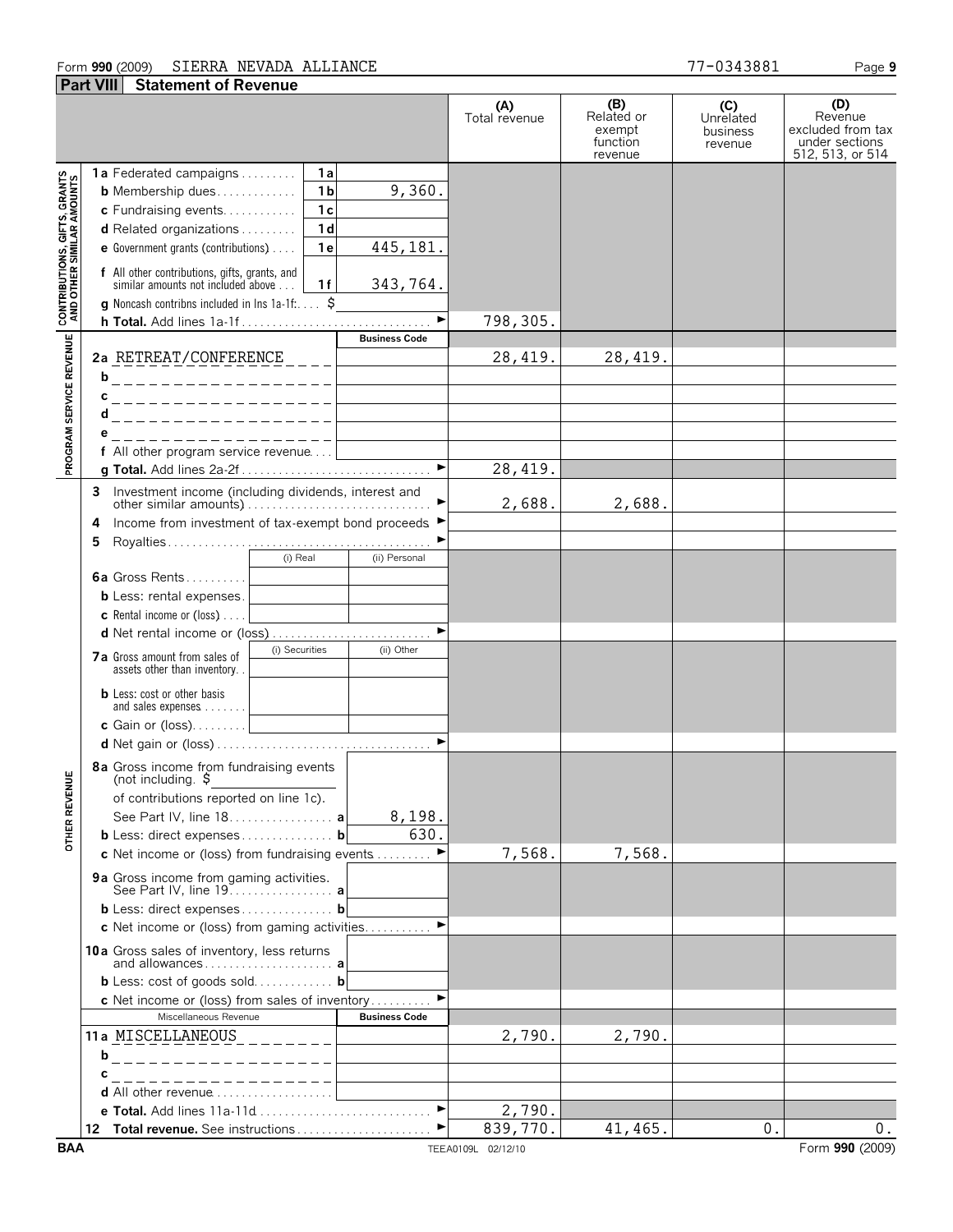#### Form **990** (2009) Page **10** SIERRA NEVADA ALLIANCE 77-0343881

**Section 501(c)(3) and 501(c)(4) organizations must complete all columns.**

**All other organizations must complete column (A) but are not required to complete columns (B), (C), and (D).**

|          | Do not include amounts reported on lines<br>6b, 7b, 8b, 9b, and 10b of Part VIII.                                                                                                                                                       | (A)<br>Total expenses | (B)<br>Program service<br>expenses | (C)<br>Management and<br>general expenses | (D)<br>Fundraising<br>expenses |
|----------|-----------------------------------------------------------------------------------------------------------------------------------------------------------------------------------------------------------------------------------------|-----------------------|------------------------------------|-------------------------------------------|--------------------------------|
| 1.       | Grants and other assistance to governments<br>and organizations in the U.S. See Part IV,                                                                                                                                                |                       |                                    |                                           |                                |
| 2        | Grants and other assistance to individuals in<br>the U.S. See Part IV, line 22.                                                                                                                                                         |                       |                                    |                                           |                                |
| 3.       | Grants and other assistance to governments,<br>organizations, and individuals outside the<br>U.S. See Part IV, lines 15 and 16                                                                                                          |                       |                                    |                                           |                                |
| 4        | Benefits paid to or for members                                                                                                                                                                                                         |                       |                                    |                                           |                                |
| 5.       | Compensation of current officers, directors,                                                                                                                                                                                            | 75,000.               | 64,638.                            | 8,013.                                    | 2,349.                         |
|          | Compensation not included above, to<br>disqualified persons (as defined under<br>section 4958(f)(1) and persons described in                                                                                                            | 0.                    | 0.                                 | 0.                                        | υ.                             |
|          | 7 Other salaries and wages                                                                                                                                                                                                              | 724,219.              | 619,801                            | 52,253.                                   | 52,165.                        |
| 8        | Pension plan contributions (include section<br>401(k) and section 403(b) employer                                                                                                                                                       |                       |                                    |                                           |                                |
| 9        | Other employee benefits                                                                                                                                                                                                                 | 98,089.               | 88,844.                            | 4,636.                                    | 4,609.                         |
| 10       |                                                                                                                                                                                                                                         | 77,510.               | 67,836.                            | 5,198.                                    | 4,476.                         |
| 11       | Fees for services (non-employees)                                                                                                                                                                                                       |                       |                                    |                                           |                                |
|          |                                                                                                                                                                                                                                         |                       |                                    |                                           |                                |
|          |                                                                                                                                                                                                                                         |                       |                                    |                                           |                                |
|          |                                                                                                                                                                                                                                         |                       |                                    |                                           |                                |
|          |                                                                                                                                                                                                                                         |                       |                                    |                                           |                                |
|          | e Prof fundraising svcs. See Part IV, In 17                                                                                                                                                                                             |                       |                                    |                                           |                                |
|          | f Investment management fees                                                                                                                                                                                                            |                       |                                    |                                           |                                |
|          |                                                                                                                                                                                                                                         | 254,503.              | 226,458.                           | 28,045.                                   |                                |
|          | 12 Advertising and promotion                                                                                                                                                                                                            |                       |                                    |                                           |                                |
| 13       | Office expenses                                                                                                                                                                                                                         |                       |                                    |                                           |                                |
| 14       | Information technology                                                                                                                                                                                                                  |                       |                                    |                                           |                                |
| 15       | Royalties                                                                                                                                                                                                                               | 34,044.               | 33,703.                            | 82.                                       | 259.                           |
| 16<br>17 | Occupancy                                                                                                                                                                                                                               | 26,588.               | 25,400.                            | 278.                                      | 910.                           |
| 18       | Payments of travel or entertainment<br>expenses for any federal, state, or local<br>public officials                                                                                                                                    |                       |                                    |                                           |                                |
|          | 19 Conferences, conventions, and meetings                                                                                                                                                                                               | 11,420.               | 11,340.                            |                                           | 80.                            |
| 20       |                                                                                                                                                                                                                                         |                       |                                    |                                           |                                |
|          | 21 Payments to affiliates                                                                                                                                                                                                               |                       |                                    |                                           |                                |
|          | 22 Depreciation, depletion, and amortization                                                                                                                                                                                            | 5,859.                |                                    | 5,859.                                    |                                |
|          |                                                                                                                                                                                                                                         | 1,941                 |                                    | 1,941.                                    |                                |
| 24       | Other expenses. Itemize expenses not<br>covered above. (Expenses grouped together<br>and labeled miscellaneous may not exceed<br>5% of total expenses shown on line 25                                                                  |                       |                                    |                                           |                                |
|          | a FISCAL SPONSORSHIP                                                                                                                                                                                                                    | 95,219.               | 95,219.                            |                                           |                                |
|          | <b>b</b> OFFICE EXPENSE                                                                                                                                                                                                                 | 87,080.               | 76,081.                            | 4,713.                                    | 6,286.                         |
|          | c SUPPLIES & EQUIPMENT                                                                                                                                                                                                                  | 12,236.               | 12,399.                            | $-163.$                                   |                                |
|          | d MISCELLANEOUS                                                                                                                                                                                                                         | 1,302.                | 609.                               | 693.                                      |                                |
|          | е                                                                                                                                                                                                                                       |                       |                                    |                                           |                                |
|          |                                                                                                                                                                                                                                         |                       |                                    |                                           |                                |
| 25       | Total functional expenses. Add lines 1 through 24f                                                                                                                                                                                      | 1,505,010.            | 1,322,328.                         | 111,548.                                  | 71,134.                        |
|          | 26 Joint costs. Check here $\blacktriangleright$<br>if following<br>SOP 98-2. Complete this line only if the<br>organization reported in column (B) joint<br>costs from a combined educational<br>campaign and fundraising solicitation |                       |                                    |                                           |                                |

**BAA** Form **990** (2009)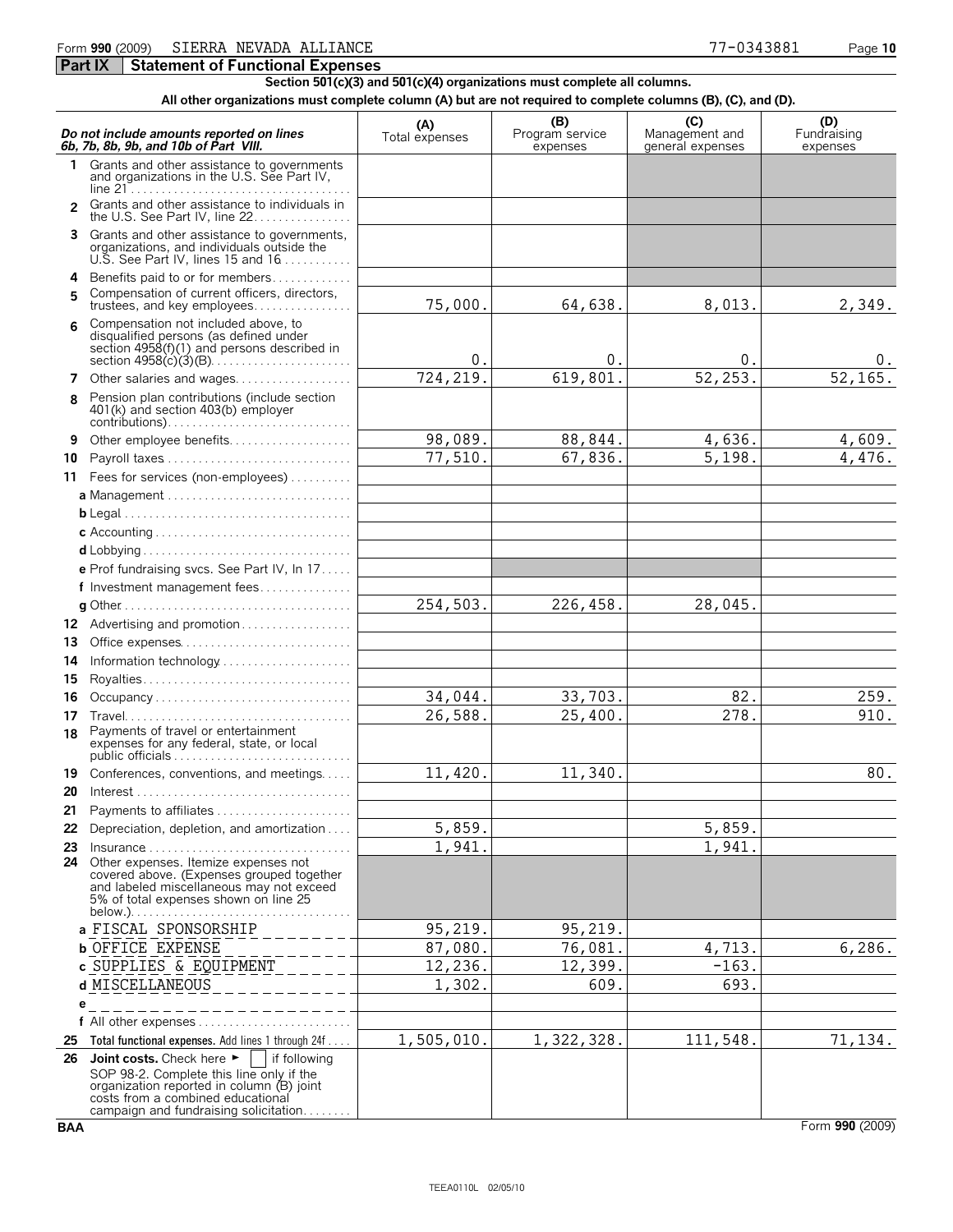## Form **990** (2009) Page **11** SIERRA NEVADA ALLIANCE 77-0343881

|                 | <b>Part X</b> | <b>Balance Sheet</b>                                                                                                                                      |              |                          |                |                    |
|-----------------|---------------|-----------------------------------------------------------------------------------------------------------------------------------------------------------|--------------|--------------------------|----------------|--------------------|
|                 |               |                                                                                                                                                           |              | (A)<br>Beginning of year |                | (B)<br>End of year |
|                 | 1             |                                                                                                                                                           |              | 356,672.                 | $\mathbf{1}$   | 106, 103.          |
|                 | 2             |                                                                                                                                                           |              |                          | $\overline{2}$ | 269,218.           |
|                 | 3             |                                                                                                                                                           |              |                          | $\mathbf{3}$   |                    |
|                 | 4             |                                                                                                                                                           |              | 907,460.                 | 4              | 371,926.           |
|                 |               | Receivables from current and former officers, directors, trustees, key employees, and highest compensated employees. Complete Part II of Schedule L       |              |                          | 5              |                    |
|                 | 6             | Receivables from other disqualified persons (as defined under section 4958(f)(1))                                                                         |              |                          |                |                    |
|                 |               | and persons described in section 4958(c)(3)(B). Complete Part II of Schedule L.                                                                           |              |                          | 6              |                    |
| <b>ASSETS</b>   | 7             |                                                                                                                                                           |              |                          | $\overline{7}$ |                    |
|                 | 8             |                                                                                                                                                           |              |                          | 8              |                    |
|                 | 9             |                                                                                                                                                           |              |                          | 9              | 8,202.             |
|                 |               | 10a Land, buildings, and equipment: cost or other basis.   10a                                                                                            | 39,203.      |                          |                |                    |
|                 |               | Complete Part VI of Schedule D                                                                                                                            |              |                          |                |                    |
|                 |               |                                                                                                                                                           | 30,321.      | 14,741.                  | 10c            | 8,882.             |
|                 | 11            |                                                                                                                                                           |              |                          | 11             |                    |
|                 | 12            |                                                                                                                                                           |              |                          | 12             |                    |
|                 | 13            | Investments – program-related. See Part IV, line 11                                                                                                       |              |                          | 13             |                    |
|                 | 14            |                                                                                                                                                           |              |                          | 14             |                    |
|                 | 15            |                                                                                                                                                           |              |                          | 15             |                    |
|                 | 16            |                                                                                                                                                           |              | 1,278,873.               | 16             | 764,331.           |
|                 | 17            |                                                                                                                                                           |              | 47,653.                  | 17             | 99,550.            |
|                 | 18            |                                                                                                                                                           |              |                          | 18             |                    |
|                 | 19            |                                                                                                                                                           |              |                          | 19             | 130,823.           |
|                 | 20            |                                                                                                                                                           |              |                          | 20             |                    |
| A<br>B          | 21            | Escrow or custodial account liability. Complete Part IV of Schedule D.                                                                                    |              |                          | 21             |                    |
| Т               | 22            | Payables to current and former officers, directors, trustees, key employees,<br>highest compensated employees, and disqualified persons. Complete Part II |              |                          |                |                    |
|                 |               |                                                                                                                                                           |              |                          | 22             |                    |
| E<br>S          | 23            | Secured mortgages and notes payable to unrelated third parties                                                                                            |              | 32,022.                  | 23             |                    |
|                 | 24            | Unsecured notes and loans payable to unrelated third parties                                                                                              |              |                          | 24             |                    |
|                 | 25            |                                                                                                                                                           |              |                          | 25             |                    |
|                 | 26            |                                                                                                                                                           |              | 79,675.                  | 26             | 230, 373.          |
| n<br>F          |               | Organizations that follow SFAS 117, check here $\blacktriangleright \ \overline{X}$ and complete lines<br>27 through 29 and lines 33 and 34.              |              |                          |                |                    |
| ŝ               |               |                                                                                                                                                           |              | 279,436.                 | 27             | 257,892.           |
|                 | 27            |                                                                                                                                                           |              | 919,762.                 | 28             | 276,066.           |
| n<br>T<br>S     | 28<br>29      |                                                                                                                                                           |              |                          | 29             |                    |
| o<br>R          |               |                                                                                                                                                           | and complete |                          |                |                    |
|                 |               | Organizations that do not follow SFAS 117, check here ▶<br>lines 30 through 34.                                                                           |              |                          |                |                    |
| <b>PDM</b>      |               |                                                                                                                                                           |              |                          | 30             |                    |
|                 | 30            | Paid-in or capital surplus, or land, building, and equipment fund                                                                                         |              |                          | 31             |                    |
|                 | 31            |                                                                                                                                                           |              |                          | 32             |                    |
|                 | 32<br>33      | Retained earnings, endowment, accumulated income, or other funds                                                                                          |              | 1,199,198.               | 33             | 533,958.           |
| <b>BALANCES</b> | 34            | Total liabilities and net assets/fund balances                                                                                                            |              | 1,278,873.               | 34             | 764, 331.          |
| <b>BAA</b>      |               |                                                                                                                                                           |              |                          |                | Form 990 (2009)    |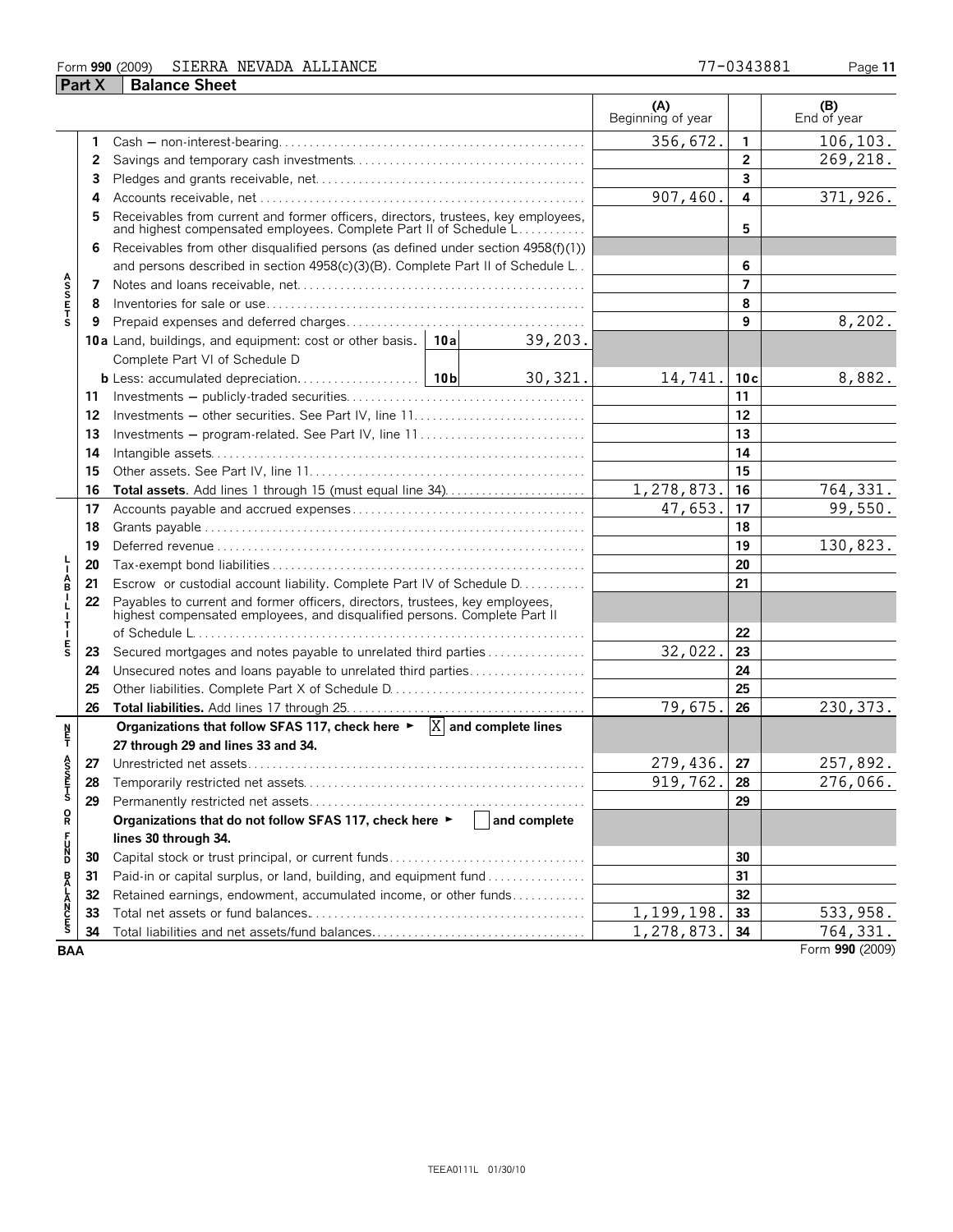| SIERRA NEVADA ALLIANCE<br>Form 990 (2009)                                                                                                                                                                                         | 77-0343881 |                |     | Page 12 |
|-----------------------------------------------------------------------------------------------------------------------------------------------------------------------------------------------------------------------------------|------------|----------------|-----|---------|
| <b>Financial Statements and Reporting</b><br><b>Part XI</b>                                                                                                                                                                       |            |                |     |         |
|                                                                                                                                                                                                                                   |            |                | Yes | No.     |
| Accounting method used to prepare the Form 990:    <br><b>X</b> Accrual<br>Other<br>Cash                                                                                                                                          |            |                |     |         |
| If the organization changed its method of accounting from a prior year or checked 'Other,' explain<br>in Schedule O.                                                                                                              |            |                |     |         |
| <b>2a</b> Were the organization's financial statements compiled or reviewed by an independent accountant?                                                                                                                         |            | 2a             | X   |         |
|                                                                                                                                                                                                                                   |            | 2 <sub>b</sub> | X   |         |
| c If 'Yes' to line 2a or 2b, does the organization have a committee that assumes responsibility for oversight of the audit,                                                                                                       |            | 2c             | Χ   |         |
| If the organization changed either its oversight process or selection process during the tax year, explain<br>in Schedule O.                                                                                                      |            |                |     |         |
| d If 'Yes' to line 2a or 2b, check a box below to indicate whether the financial statements for the year were issued on a<br>X<br>Consolidated basis     Both consolidated and separate basis<br>Separate basis                   |            |                |     |         |
| 3a As a result of a federal award, was the organization reguired to undergo an audit or audits as set forth in the Single<br>Audit Act and OMB Circular A-133?                                                                    |            | Зa             | X   |         |
| <b>b</b> If 'Yes,' did the organization undergo the required audit or audits? If the organization did not undergo the required audit<br>or audits, explain why in Schedule O and describe any steps taken to undergo such audits. |            | 3b             | Χ   |         |

**BAA** Form **990** (2009)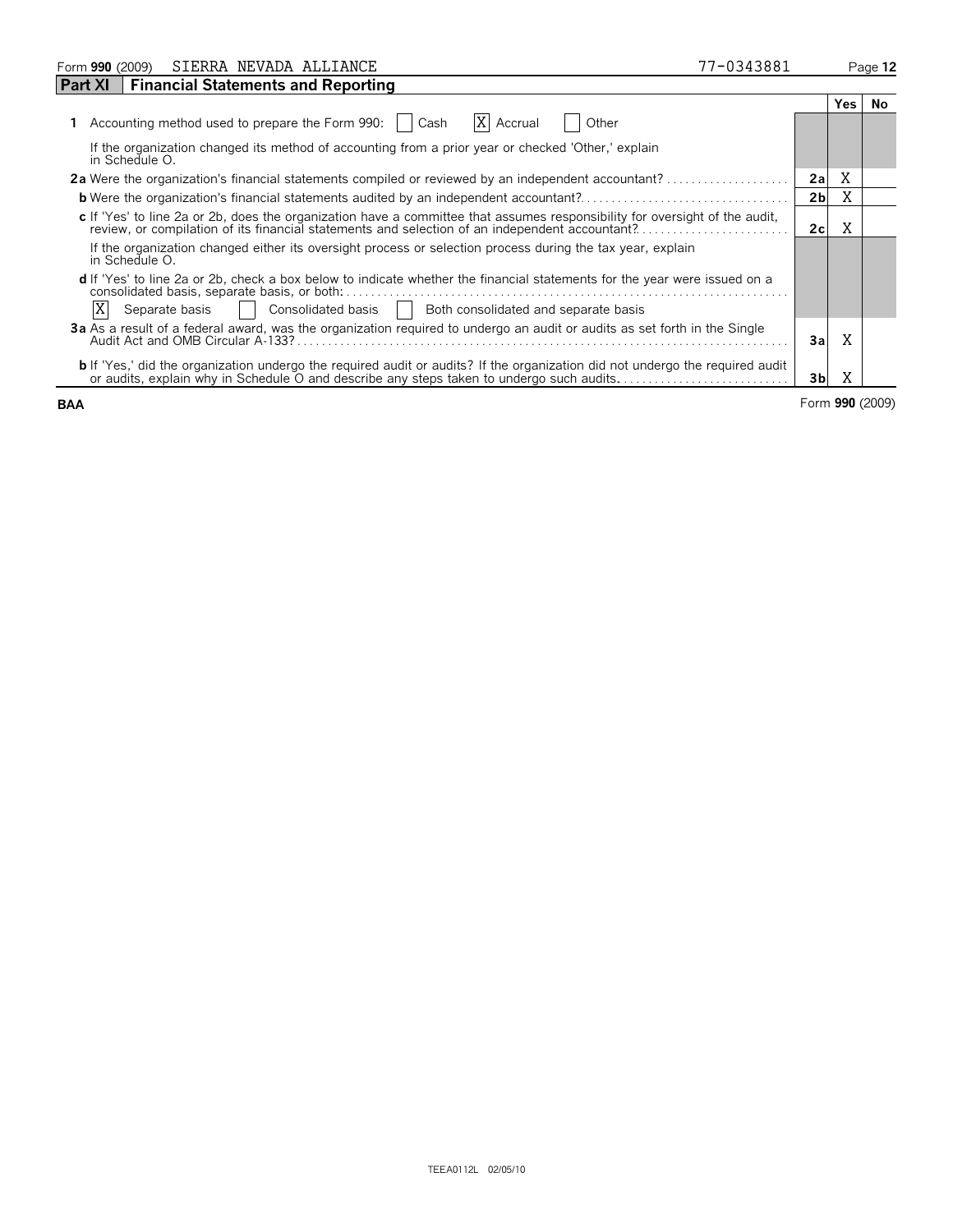| <b>SCHEDULE A</b>   |  |
|---------------------|--|
| (Form 990 or 990-EZ |  |

# **(Form 990 or 990-EZ) Public Charity Status and Public Support**

**Complete if the organization is a section 501(c)(3) organization or a section 4947(a)(1) nonexempt charitable trust.**

| OMB No. 1545-0047 |
|-------------------|
| nn                |
|                   |

| <b>Open to Public</b> |  |
|-----------------------|--|
| Inspection            |  |

| Department of the Treasury<br>► Attach to Form 990 or Form 990-EZ. ► See separate instructions.<br>Internal Revenue Service |       |                                       |  |                                                            |                                                                                                                                                                                                                                                                                                                                                                                                                        |     | <b>Open to Public</b>                                                               | Inspection                                                 |               |                                                                      |            |                                      |            |    |
|-----------------------------------------------------------------------------------------------------------------------------|-------|---------------------------------------|--|------------------------------------------------------------|------------------------------------------------------------------------------------------------------------------------------------------------------------------------------------------------------------------------------------------------------------------------------------------------------------------------------------------------------------------------------------------------------------------------|-----|-------------------------------------------------------------------------------------|------------------------------------------------------------|---------------|----------------------------------------------------------------------|------------|--------------------------------------|------------|----|
| Name of the organization                                                                                                    |       |                                       |  |                                                            |                                                                                                                                                                                                                                                                                                                                                                                                                        |     |                                                                                     |                                                            |               |                                                                      |            | Employer identification number       |            |    |
|                                                                                                                             |       | SIERRA NEVADA ALLIANCE                |  |                                                            |                                                                                                                                                                                                                                                                                                                                                                                                                        |     |                                                                                     |                                                            |               |                                                                      | 77-0343881 |                                      |            |    |
| Part I                                                                                                                      |       |                                       |  |                                                            | <b>Reason for Public Charity Status</b> (All organizations must complete this part.) See instructions                                                                                                                                                                                                                                                                                                                  |     |                                                                                     |                                                            |               |                                                                      |            |                                      |            |    |
|                                                                                                                             |       |                                       |  |                                                            | The organization is not a private foundation because it is: (For lines 1 through 11, check only one box.)                                                                                                                                                                                                                                                                                                              |     |                                                                                     |                                                            |               |                                                                      |            |                                      |            |    |
| 1                                                                                                                           |       |                                       |  |                                                            | A church, convention of churches or association of churches described in section 170(b)(1)(A)(i).                                                                                                                                                                                                                                                                                                                      |     |                                                                                     |                                                            |               |                                                                      |            |                                      |            |    |
| 2                                                                                                                           |       |                                       |  |                                                            | A school described in section 170(b)(1)(A)(ii). (Attach Schedule E.)                                                                                                                                                                                                                                                                                                                                                   |     |                                                                                     |                                                            |               |                                                                      |            |                                      |            |    |
| 3                                                                                                                           |       |                                       |  |                                                            | A hospital or cooperative hospital service organization described in section 170(b)(1)(A)(iii).                                                                                                                                                                                                                                                                                                                        |     |                                                                                     |                                                            |               |                                                                      |            |                                      |            |    |
| 4                                                                                                                           |       |                                       |  |                                                            | A medical research organization operated in conjunction with a hospital described in section 170(b)(1)(A)(iii). Enter the hospital's                                                                                                                                                                                                                                                                                   |     |                                                                                     |                                                            |               |                                                                      |            |                                      |            |    |
| 5                                                                                                                           |       | name, city, and state:                |  | 170(b) $(1)(A)(iv)$ . (Complete Part II.)                  | An organization operated for the benefit of a college or university owned or operated by a governmental unit described in <b>section</b>                                                                                                                                                                                                                                                                               |     |                                                                                     |                                                            |               |                                                                      |            |                                      |            |    |
| 6                                                                                                                           |       |                                       |  |                                                            | A federal, state, or local government or governmental unit described in section 170(b)(1)(A)(v).                                                                                                                                                                                                                                                                                                                       |     |                                                                                     |                                                            |               |                                                                      |            |                                      |            |    |
| 7                                                                                                                           | Χ     |                                       |  | in section 170(b)(1)(A)(vi). (Complete Part II.)           | An organization that normally receives a substantial part of its support from a governmental unit or from the general public described                                                                                                                                                                                                                                                                                 |     |                                                                                     |                                                            |               |                                                                      |            |                                      |            |    |
| 8                                                                                                                           |       |                                       |  |                                                            | A community trust described in section 170(b)(1)(A)(vi). (Complete Part II.)                                                                                                                                                                                                                                                                                                                                           |     |                                                                                     |                                                            |               |                                                                      |            |                                      |            |    |
| 9                                                                                                                           |       |                                       |  | June 30, 1975. See section 509(a)(2). (Complete Part III.) | An organization that normally receives: (1) more than 33-1/3 % of its support from contributions, membership fees, and gross receipts<br>from activities related to its exempt functions - subject to certain exceptions, and (2) no more than 33-1/3 % of its support from gross<br>investment income and unrelated business taxable income (less section 511 tax) from businesses acquired by the organization after |     |                                                                                     |                                                            |               |                                                                      |            |                                      |            |    |
| 10                                                                                                                          |       |                                       |  |                                                            | An organization organized and operated exclusively to test for public safety. See section 509(a)(4).                                                                                                                                                                                                                                                                                                                   |     |                                                                                     |                                                            |               |                                                                      |            |                                      |            |    |
| 11                                                                                                                          |       |                                       |  |                                                            | An organization organized and operated exclusively for the benefit of, to perform the functions of, or carry out the purposes of one or<br>more publicly supported organizations described in section 509(a)(1) or section 509(a)(2). See section 509(a)(3). Check the box that<br>describes the type of supporting organization and complete lines 11e through 11h.                                                   |     |                                                                                     |                                                            |               |                                                                      |            |                                      |            |    |
|                                                                                                                             | a     | Type I                                |  | Type II<br>b                                               | c   $\vert$ Type III – Functionally integrated                                                                                                                                                                                                                                                                                                                                                                         |     |                                                                                     |                                                            |               |                                                                      |            | Type III-Other                       |            |    |
| е                                                                                                                           |       | $509(a)(2)$ .                         |  |                                                            | By checking this box, I certify that the organization is not controlled directly or indirectly by one or more disqualified persons other<br>than foundation managers and other than one or more publicly supported organizations described in section 509(a)(1) or section                                                                                                                                             |     |                                                                                     |                                                            |               |                                                                      |            |                                      |            |    |
| f                                                                                                                           |       |                                       |  |                                                            | If the organization received a written determination from the IRS that is a Type I, Type II or Type III supporting organization,                                                                                                                                                                                                                                                                                       |     |                                                                                     |                                                            |               |                                                                      |            |                                      |            |    |
| g                                                                                                                           |       |                                       |  |                                                            | Since August 17, 2006, has the organization accepted any gift or contribution from any of the following persons?                                                                                                                                                                                                                                                                                                       |     |                                                                                     |                                                            |               |                                                                      |            |                                      |            |    |
|                                                                                                                             |       |                                       |  |                                                            |                                                                                                                                                                                                                                                                                                                                                                                                                        |     |                                                                                     |                                                            |               |                                                                      |            |                                      | <b>Yes</b> | No |
|                                                                                                                             | (i)   |                                       |  |                                                            |                                                                                                                                                                                                                                                                                                                                                                                                                        |     |                                                                                     |                                                            |               |                                                                      |            | 11 g (i)                             |            |    |
|                                                                                                                             | (ii)  |                                       |  |                                                            |                                                                                                                                                                                                                                                                                                                                                                                                                        |     |                                                                                     |                                                            |               |                                                                      |            | 11g (ii)                             |            |    |
|                                                                                                                             | (iii) |                                       |  |                                                            |                                                                                                                                                                                                                                                                                                                                                                                                                        |     |                                                                                     |                                                            |               |                                                                      |            | 11g (iii)                            |            |    |
| h                                                                                                                           |       |                                       |  |                                                            | Provide the following information about the supported organizations.                                                                                                                                                                                                                                                                                                                                                   |     |                                                                                     |                                                            |               |                                                                      |            |                                      |            |    |
|                                                                                                                             |       | (i) Name of Supported<br>Organization |  | (ii) EIN                                                   | (iii) Type of organization<br>(described on lines 1-9<br>above or IRC section<br>(see instructions))                                                                                                                                                                                                                                                                                                                   |     | (iv) Is the<br>organization in col.<br>(i) listed in your<br>governing<br>document? | (v) Did you notify<br>the organization in<br>your support? | $col.$ (i) of | (vi) is the<br>organization in col.<br>(i) organized in the<br>U.S.? |            | (vii) Amount of Support              |            |    |
|                                                                                                                             |       |                                       |  |                                                            |                                                                                                                                                                                                                                                                                                                                                                                                                        | Yes | No                                                                                  | <b>Yes</b>                                                 | No            | Yes                                                                  | No         |                                      |            |    |
|                                                                                                                             |       |                                       |  |                                                            |                                                                                                                                                                                                                                                                                                                                                                                                                        |     |                                                                                     |                                                            |               |                                                                      |            |                                      |            |    |
|                                                                                                                             |       |                                       |  |                                                            |                                                                                                                                                                                                                                                                                                                                                                                                                        |     |                                                                                     |                                                            |               |                                                                      |            |                                      |            |    |
|                                                                                                                             |       |                                       |  |                                                            |                                                                                                                                                                                                                                                                                                                                                                                                                        |     |                                                                                     |                                                            |               |                                                                      |            |                                      |            |    |
|                                                                                                                             |       |                                       |  |                                                            |                                                                                                                                                                                                                                                                                                                                                                                                                        |     |                                                                                     |                                                            |               |                                                                      |            |                                      |            |    |
|                                                                                                                             |       |                                       |  |                                                            |                                                                                                                                                                                                                                                                                                                                                                                                                        |     |                                                                                     |                                                            |               |                                                                      |            |                                      |            |    |
|                                                                                                                             |       |                                       |  |                                                            |                                                                                                                                                                                                                                                                                                                                                                                                                        |     |                                                                                     |                                                            |               |                                                                      |            |                                      |            |    |
|                                                                                                                             |       |                                       |  |                                                            |                                                                                                                                                                                                                                                                                                                                                                                                                        |     |                                                                                     |                                                            |               |                                                                      |            |                                      |            |    |
|                                                                                                                             |       |                                       |  |                                                            |                                                                                                                                                                                                                                                                                                                                                                                                                        |     |                                                                                     |                                                            |               |                                                                      |            |                                      |            |    |
|                                                                                                                             |       |                                       |  |                                                            |                                                                                                                                                                                                                                                                                                                                                                                                                        |     |                                                                                     |                                                            |               |                                                                      |            |                                      |            |    |
| Total                                                                                                                       |       |                                       |  |                                                            |                                                                                                                                                                                                                                                                                                                                                                                                                        |     |                                                                                     |                                                            |               |                                                                      |            |                                      |            |    |
|                                                                                                                             |       |                                       |  |                                                            | BAA For Privacy Act and Paperwork Reduction Act Notice, see the Instructions for Form 990 or 990-EZ.                                                                                                                                                                                                                                                                                                                   |     |                                                                                     |                                                            |               |                                                                      |            | Schedule A (Form 990 or 990-EZ) 2009 |            |    |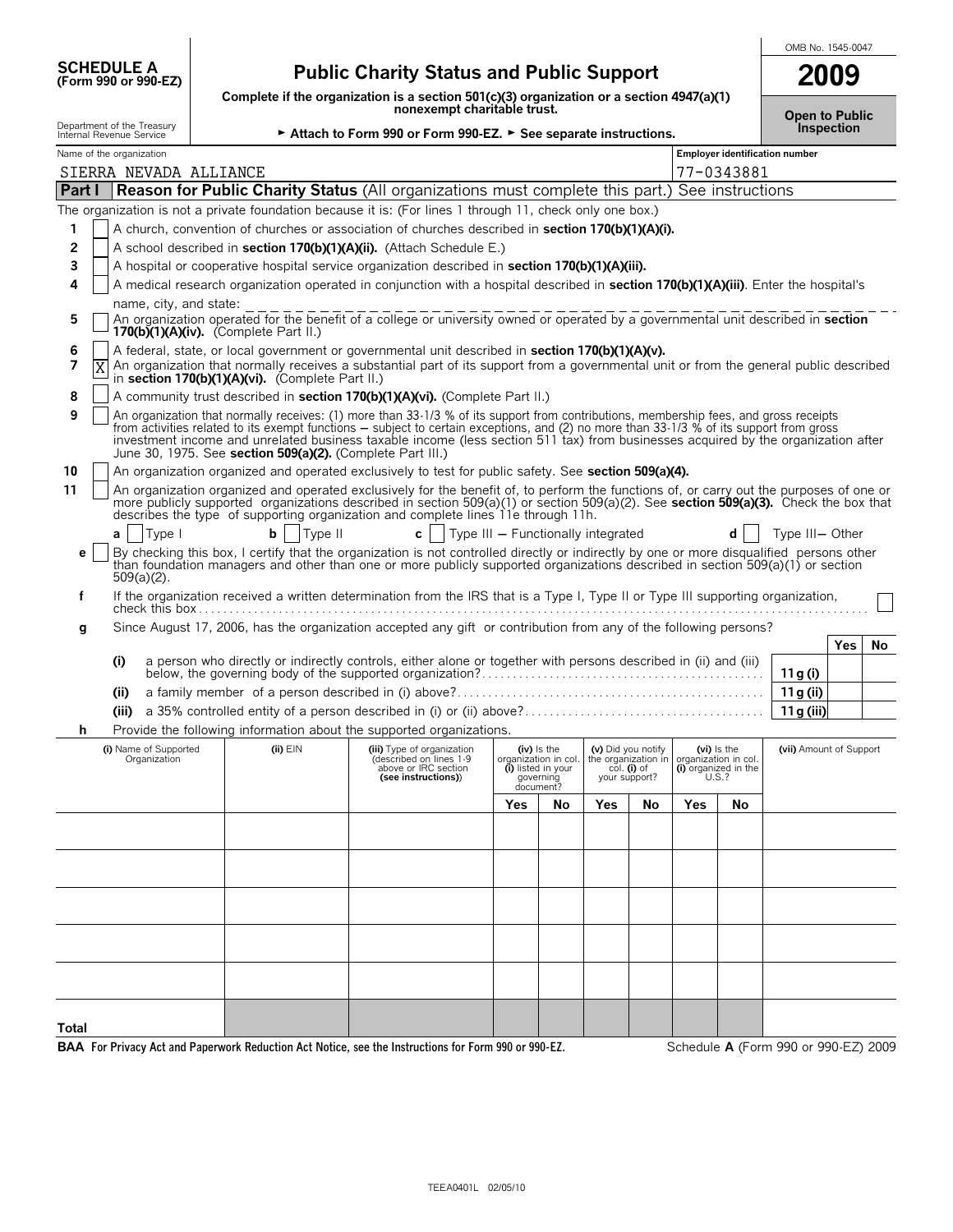| Schedule A (Form 990 or 990-EZ) 2009 SIERRA NEVADA ALLIANCE |  | 7-0343881<br>$\Box$ age $\angle$ |
|-------------------------------------------------------------|--|----------------------------------|
|-------------------------------------------------------------|--|----------------------------------|

**Part II Support Schedule for Organizations Described in Sections 170(b)(1)(A)(iv) and 170(b)(1)(A)(vi)**

(Complete only if you checked the box on line 5, 7, or 8 of Part I.)

| Calendar year (or fiscal year<br>$(a)$ 2005<br>$(c)$ 2007<br>(b) $2006$<br>$(d)$ 2008<br>$(e)$ 2009<br>beginning in) ►<br>1 Gifts, grants, contributions and<br>membership fees received. (Do<br>494, 014.   2, 808, 801.   1, 130, 277.   1, 260, 805.<br>798,305.<br>not include 'unusual grants.')<br>2 Tax revenues levied for the<br>organization's benefit and<br>either paid to it or expended<br>on its behalf<br><b>3</b> The value of services or<br>facilities furnished to the<br>organization by a governmental<br>unit without charge. Do not<br>include the value of services or<br>facilities generally furnished to<br>the public without charge<br>1,130,277.<br>798,305.<br>2,808,801.<br>1,260,805.<br>494,014.<br>4 Total. Add lines 1-through 3<br><b>5</b> The portion of total<br>contributions by each person<br>(other than a governmental<br>unit or publicly supported<br>organization) included on line 1<br>that exceeds 2% of the amount<br>shown on line 11, column (f)<br>6 Public support. Subtract line 5<br>from line $4$<br>$(a)$ 2005<br>(b) 2006<br>$(c)$ 2007<br>$(d)$ 2008<br>$(e)$ 2009<br>2,808,801.<br>1,130,277.<br>1,260,805.<br>798,305.<br>494,014.<br>7 Amounts from line 4<br>Gross income from interest,<br>8<br>dividends, payments received<br>on securities loans, rents,<br>royalties and income form<br>8,457.<br>10,075.<br>8,685.<br>4,347.<br>2,688.<br>similar sources<br>Net income from unrelated<br>9<br>business activities, whether or<br>not the business is regularly<br>carried on<br>Other income. Do not include<br>10<br>gain or loss from the sale of<br>capital assets (Explain in<br>Part IV.) SEE PART TV<br>10,988.<br>11 Total support. Add lines 7<br>12<br>13 First five years. If the Form 990 is for the organization's first, second, third, fourth, or fifth tax year as a section 501(c)(3)<br><b>b 33-1/3 support test - 2008.</b> If the organization did not check a box on line 13, or 16a, and line 15 is 33-1/3% or more, check this box<br>17a 10%-facts-and-circumstances test – 2009 If the organization did not check a box on line 13, 16a, or 16b, and line 14 is 10%<br>or more, and if the organization meets the 'facts-and-circumstances' test, check this box and stop here. Explain in Part IV how |                                                                                                                                                |  |  |  |  |  |  |  |
|----------------------------------------------------------------------------------------------------------------------------------------------------------------------------------------------------------------------------------------------------------------------------------------------------------------------------------------------------------------------------------------------------------------------------------------------------------------------------------------------------------------------------------------------------------------------------------------------------------------------------------------------------------------------------------------------------------------------------------------------------------------------------------------------------------------------------------------------------------------------------------------------------------------------------------------------------------------------------------------------------------------------------------------------------------------------------------------------------------------------------------------------------------------------------------------------------------------------------------------------------------------------------------------------------------------------------------------------------------------------------------------------------------------------------------------------------------------------------------------------------------------------------------------------------------------------------------------------------------------------------------------------------------------------------------------------------------------------------------------------------------------------------------------------------------------------------------------------------------------------------------------------------------------------------------------------------------------------------------------------------------------------------------------------------------------------------------------------------------------------------------------------------------------------------------------------------------------------------------------------------------------------------------------------------------|------------------------------------------------------------------------------------------------------------------------------------------------|--|--|--|--|--|--|--|
|                                                                                                                                                                                                                                                                                                                                                                                                                                                                                                                                                                                                                                                                                                                                                                                                                                                                                                                                                                                                                                                                                                                                                                                                                                                                                                                                                                                                                                                                                                                                                                                                                                                                                                                                                                                                                                                                                                                                                                                                                                                                                                                                                                                                                                                                                                          | (f) Total                                                                                                                                      |  |  |  |  |  |  |  |
|                                                                                                                                                                                                                                                                                                                                                                                                                                                                                                                                                                                                                                                                                                                                                                                                                                                                                                                                                                                                                                                                                                                                                                                                                                                                                                                                                                                                                                                                                                                                                                                                                                                                                                                                                                                                                                                                                                                                                                                                                                                                                                                                                                                                                                                                                                          | 6,492,202.                                                                                                                                     |  |  |  |  |  |  |  |
| <b>Section B. Total Support</b><br>Calendar year (or fiscal year<br>beginning in) ►<br><b>Section C. Computation of Public Support Percentage</b>                                                                                                                                                                                                                                                                                                                                                                                                                                                                                                                                                                                                                                                                                                                                                                                                                                                                                                                                                                                                                                                                                                                                                                                                                                                                                                                                                                                                                                                                                                                                                                                                                                                                                                                                                                                                                                                                                                                                                                                                                                                                                                                                                        | $0$ .                                                                                                                                          |  |  |  |  |  |  |  |
|                                                                                                                                                                                                                                                                                                                                                                                                                                                                                                                                                                                                                                                                                                                                                                                                                                                                                                                                                                                                                                                                                                                                                                                                                                                                                                                                                                                                                                                                                                                                                                                                                                                                                                                                                                                                                                                                                                                                                                                                                                                                                                                                                                                                                                                                                                          | 0.                                                                                                                                             |  |  |  |  |  |  |  |
|                                                                                                                                                                                                                                                                                                                                                                                                                                                                                                                                                                                                                                                                                                                                                                                                                                                                                                                                                                                                                                                                                                                                                                                                                                                                                                                                                                                                                                                                                                                                                                                                                                                                                                                                                                                                                                                                                                                                                                                                                                                                                                                                                                                                                                                                                                          | 6,492,202.                                                                                                                                     |  |  |  |  |  |  |  |
|                                                                                                                                                                                                                                                                                                                                                                                                                                                                                                                                                                                                                                                                                                                                                                                                                                                                                                                                                                                                                                                                                                                                                                                                                                                                                                                                                                                                                                                                                                                                                                                                                                                                                                                                                                                                                                                                                                                                                                                                                                                                                                                                                                                                                                                                                                          | $0$ .                                                                                                                                          |  |  |  |  |  |  |  |
|                                                                                                                                                                                                                                                                                                                                                                                                                                                                                                                                                                                                                                                                                                                                                                                                                                                                                                                                                                                                                                                                                                                                                                                                                                                                                                                                                                                                                                                                                                                                                                                                                                                                                                                                                                                                                                                                                                                                                                                                                                                                                                                                                                                                                                                                                                          | 6,492,202.                                                                                                                                     |  |  |  |  |  |  |  |
|                                                                                                                                                                                                                                                                                                                                                                                                                                                                                                                                                                                                                                                                                                                                                                                                                                                                                                                                                                                                                                                                                                                                                                                                                                                                                                                                                                                                                                                                                                                                                                                                                                                                                                                                                                                                                                                                                                                                                                                                                                                                                                                                                                                                                                                                                                          |                                                                                                                                                |  |  |  |  |  |  |  |
|                                                                                                                                                                                                                                                                                                                                                                                                                                                                                                                                                                                                                                                                                                                                                                                                                                                                                                                                                                                                                                                                                                                                                                                                                                                                                                                                                                                                                                                                                                                                                                                                                                                                                                                                                                                                                                                                                                                                                                                                                                                                                                                                                                                                                                                                                                          | (f) Total                                                                                                                                      |  |  |  |  |  |  |  |
|                                                                                                                                                                                                                                                                                                                                                                                                                                                                                                                                                                                                                                                                                                                                                                                                                                                                                                                                                                                                                                                                                                                                                                                                                                                                                                                                                                                                                                                                                                                                                                                                                                                                                                                                                                                                                                                                                                                                                                                                                                                                                                                                                                                                                                                                                                          | 6,492,202.                                                                                                                                     |  |  |  |  |  |  |  |
|                                                                                                                                                                                                                                                                                                                                                                                                                                                                                                                                                                                                                                                                                                                                                                                                                                                                                                                                                                                                                                                                                                                                                                                                                                                                                                                                                                                                                                                                                                                                                                                                                                                                                                                                                                                                                                                                                                                                                                                                                                                                                                                                                                                                                                                                                                          | 34,252.                                                                                                                                        |  |  |  |  |  |  |  |
|                                                                                                                                                                                                                                                                                                                                                                                                                                                                                                                                                                                                                                                                                                                                                                                                                                                                                                                                                                                                                                                                                                                                                                                                                                                                                                                                                                                                                                                                                                                                                                                                                                                                                                                                                                                                                                                                                                                                                                                                                                                                                                                                                                                                                                                                                                          | $0$ .                                                                                                                                          |  |  |  |  |  |  |  |
|                                                                                                                                                                                                                                                                                                                                                                                                                                                                                                                                                                                                                                                                                                                                                                                                                                                                                                                                                                                                                                                                                                                                                                                                                                                                                                                                                                                                                                                                                                                                                                                                                                                                                                                                                                                                                                                                                                                                                                                                                                                                                                                                                                                                                                                                                                          | 10,988.                                                                                                                                        |  |  |  |  |  |  |  |
|                                                                                                                                                                                                                                                                                                                                                                                                                                                                                                                                                                                                                                                                                                                                                                                                                                                                                                                                                                                                                                                                                                                                                                                                                                                                                                                                                                                                                                                                                                                                                                                                                                                                                                                                                                                                                                                                                                                                                                                                                                                                                                                                                                                                                                                                                                          | 6,537,442.                                                                                                                                     |  |  |  |  |  |  |  |
|                                                                                                                                                                                                                                                                                                                                                                                                                                                                                                                                                                                                                                                                                                                                                                                                                                                                                                                                                                                                                                                                                                                                                                                                                                                                                                                                                                                                                                                                                                                                                                                                                                                                                                                                                                                                                                                                                                                                                                                                                                                                                                                                                                                                                                                                                                          | 28,419.                                                                                                                                        |  |  |  |  |  |  |  |
|                                                                                                                                                                                                                                                                                                                                                                                                                                                                                                                                                                                                                                                                                                                                                                                                                                                                                                                                                                                                                                                                                                                                                                                                                                                                                                                                                                                                                                                                                                                                                                                                                                                                                                                                                                                                                                                                                                                                                                                                                                                                                                                                                                                                                                                                                                          |                                                                                                                                                |  |  |  |  |  |  |  |
|                                                                                                                                                                                                                                                                                                                                                                                                                                                                                                                                                                                                                                                                                                                                                                                                                                                                                                                                                                                                                                                                                                                                                                                                                                                                                                                                                                                                                                                                                                                                                                                                                                                                                                                                                                                                                                                                                                                                                                                                                                                                                                                                                                                                                                                                                                          |                                                                                                                                                |  |  |  |  |  |  |  |
|                                                                                                                                                                                                                                                                                                                                                                                                                                                                                                                                                                                                                                                                                                                                                                                                                                                                                                                                                                                                                                                                                                                                                                                                                                                                                                                                                                                                                                                                                                                                                                                                                                                                                                                                                                                                                                                                                                                                                                                                                                                                                                                                                                                                                                                                                                          | 99.3%<br>99.4%                                                                                                                                 |  |  |  |  |  |  |  |
|                                                                                                                                                                                                                                                                                                                                                                                                                                                                                                                                                                                                                                                                                                                                                                                                                                                                                                                                                                                                                                                                                                                                                                                                                                                                                                                                                                                                                                                                                                                                                                                                                                                                                                                                                                                                                                                                                                                                                                                                                                                                                                                                                                                                                                                                                                          | 16a 33-1/3 support test - 2009. If the organization did not check the box on line 13, and the line 14 is 33-1/3 % or more, check this box<br>X |  |  |  |  |  |  |  |
|                                                                                                                                                                                                                                                                                                                                                                                                                                                                                                                                                                                                                                                                                                                                                                                                                                                                                                                                                                                                                                                                                                                                                                                                                                                                                                                                                                                                                                                                                                                                                                                                                                                                                                                                                                                                                                                                                                                                                                                                                                                                                                                                                                                                                                                                                                          |                                                                                                                                                |  |  |  |  |  |  |  |
| the organization meets the 'facts-and-circumstances' test. The organization qualifies as a publicly supported organization                                                                                                                                                                                                                                                                                                                                                                                                                                                                                                                                                                                                                                                                                                                                                                                                                                                                                                                                                                                                                                                                                                                                                                                                                                                                                                                                                                                                                                                                                                                                                                                                                                                                                                                                                                                                                                                                                                                                                                                                                                                                                                                                                                               |                                                                                                                                                |  |  |  |  |  |  |  |
| <b>b 10%-facts-and-circumstances test – 2008.</b> If the organization did not check a box on line 13, 16a, 16b, or 17a, and line 15 is 10%<br>or more, and if the organization meets the 'facts-and-circumstances' test, check this box and stop here. Explain in Part IV how the<br>organization meets the 'facts-and-circumstances' test. The organization qualifies as a publicly supported organization<br>18 Private foundation. If the organization did not check a box on line, 13, 16a, 16b, 17a, or 17b, check this box and see instructions $\blacktriangleright$                                                                                                                                                                                                                                                                                                                                                                                                                                                                                                                                                                                                                                                                                                                                                                                                                                                                                                                                                                                                                                                                                                                                                                                                                                                                                                                                                                                                                                                                                                                                                                                                                                                                                                                              |                                                                                                                                                |  |  |  |  |  |  |  |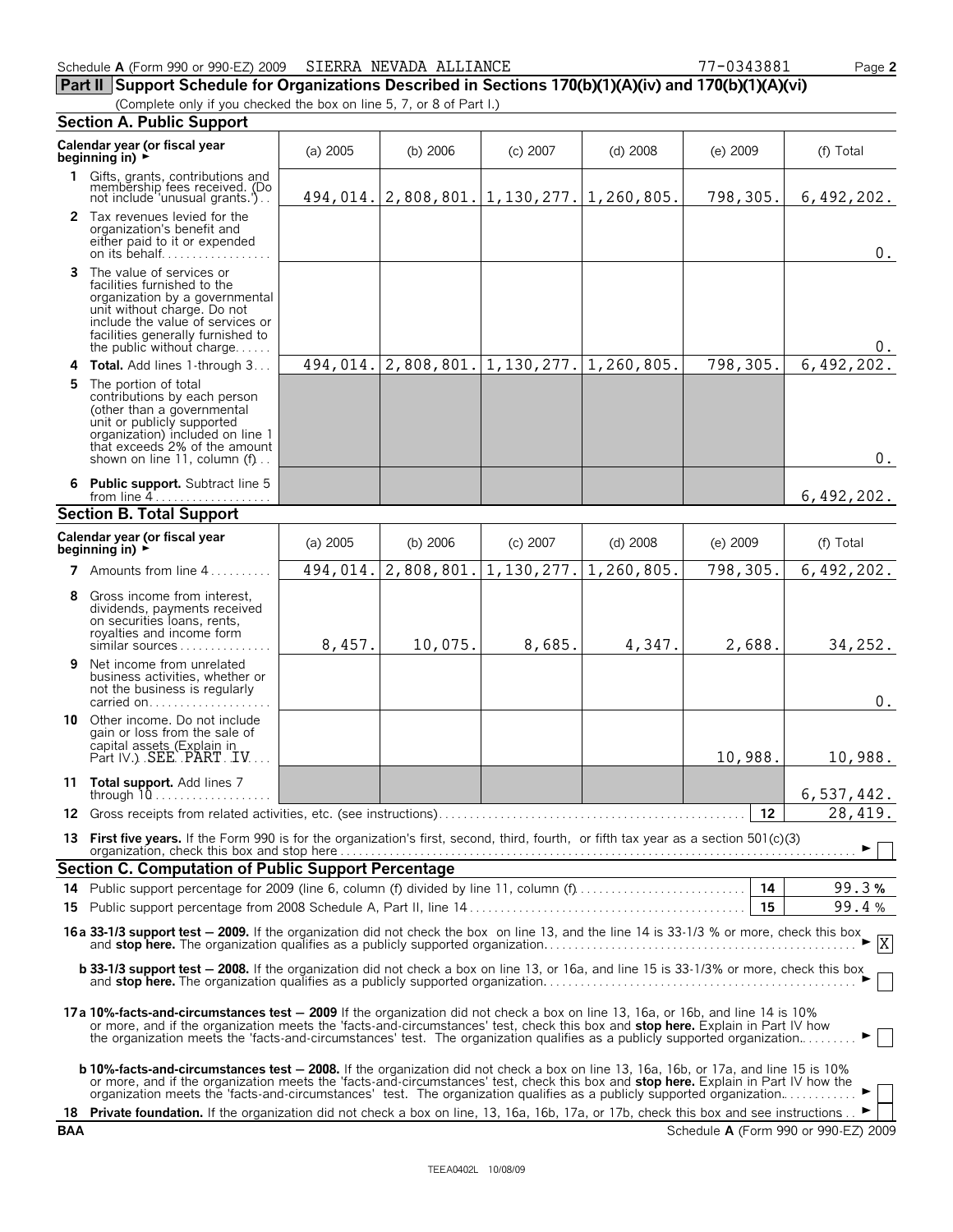# **Part III** Support Schedule for Organizations Described in Section 509(a)(2)

(Complete only if you checked the box on line 9 of Part I.)

|                | <b>Section A. Public Support</b>                                                                                                                                                                                                                                                                                                                                                                                                                                                                           |            |          |            |            |            |    |           |
|----------------|------------------------------------------------------------------------------------------------------------------------------------------------------------------------------------------------------------------------------------------------------------------------------------------------------------------------------------------------------------------------------------------------------------------------------------------------------------------------------------------------------------|------------|----------|------------|------------|------------|----|-----------|
|                | Calendar year (or fiscal yr beginning in) ►                                                                                                                                                                                                                                                                                                                                                                                                                                                                | (a) 2005   | (b) 2006 | $(c)$ 2007 | $(d)$ 2008 | $(e)$ 2009 |    | (f) Total |
|                | 1 Gifts, grants, contributions and<br>membership fees received. (Do<br>not include 'unusual grants.')                                                                                                                                                                                                                                                                                                                                                                                                      |            |          |            |            |            |    |           |
| $\overline{2}$ | Gross receipts from<br>admissions, merchandise sold<br>or services performed, or<br>facilities furnished in a activity<br>that is related to the<br>organization's tax-exempt<br>purpose                                                                                                                                                                                                                                                                                                                   |            |          |            |            |            |    |           |
| 3              | Gross receipts from activities that are<br>not an unrelated trade or business<br>under section 513                                                                                                                                                                                                                                                                                                                                                                                                         |            |          |            |            |            |    |           |
|                | 4 Tax revenues levied for the<br>organization's benefit and<br>either paid to or expended on<br>its behalf                                                                                                                                                                                                                                                                                                                                                                                                 |            |          |            |            |            |    |           |
| 5              | The value of services or<br>facilities furnished by a<br>governmental unit to the<br>organization without charge                                                                                                                                                                                                                                                                                                                                                                                           |            |          |            |            |            |    |           |
|                | 6 Total. Add lines 1 through 5                                                                                                                                                                                                                                                                                                                                                                                                                                                                             |            |          |            |            |            |    |           |
|                | <b>7a</b> Amounts included on lines 1,<br>2, 3 received from disqualified                                                                                                                                                                                                                                                                                                                                                                                                                                  |            |          |            |            |            |    |           |
|                | <b>b</b> Amounts included on lines 2<br>and 3 received from other than<br>disqualified persons that<br>exceed the greater of 1% of<br>the amount on line 13 for the                                                                                                                                                                                                                                                                                                                                        |            |          |            |            |            |    |           |
|                | c Add lines $7a$ and $7b$                                                                                                                                                                                                                                                                                                                                                                                                                                                                                  |            |          |            |            |            |    |           |
| 8              | <b>Public support (Subtract line</b>                                                                                                                                                                                                                                                                                                                                                                                                                                                                       |            |          |            |            |            |    |           |
|                | 7c from line 6.)                                                                                                                                                                                                                                                                                                                                                                                                                                                                                           |            |          |            |            |            |    |           |
|                | <b>Section B. Total Support</b>                                                                                                                                                                                                                                                                                                                                                                                                                                                                            |            |          |            |            |            |    |           |
|                |                                                                                                                                                                                                                                                                                                                                                                                                                                                                                                            |            |          |            |            |            |    |           |
|                | Calendar year (or fiscal yr beginning in) >                                                                                                                                                                                                                                                                                                                                                                                                                                                                | (a) $2005$ | (b) 2006 | $(c)$ 2007 | $(d)$ 2008 | $(e)$ 2009 |    | (f) Total |
|                | <b>9</b> Amounts from line $6$<br><b>10a</b> Gross income from interest,<br>dividends, payments received<br>on securities loans, rents,<br>royalties and income form<br>similar sources                                                                                                                                                                                                                                                                                                                    |            |          |            |            |            |    |           |
|                | <b>b</b> Unrelated business taxable<br>income (less section 511<br>taxes) from businesses<br>acquired after June 30, 1975                                                                                                                                                                                                                                                                                                                                                                                  |            |          |            |            |            |    |           |
| 11             | c Add lines $10a$ and $10b$<br>Net income from unrelated business<br>activities not included inline 10b.<br>whether or not the business is<br>regularly carried on                                                                                                                                                                                                                                                                                                                                         |            |          |            |            |            |    |           |
|                | 12 Other income. Do not include<br>gain or loss from the sale of<br>capital assets (Explain in                                                                                                                                                                                                                                                                                                                                                                                                             |            |          |            |            |            |    |           |
|                |                                                                                                                                                                                                                                                                                                                                                                                                                                                                                                            |            |          |            |            |            |    |           |
|                | 13 Total support. (add Ins 9, 10c, 11, and 12.)                                                                                                                                                                                                                                                                                                                                                                                                                                                            |            |          |            |            |            |    |           |
| 14             | First five years. If the Form 990 is for the organization's first, second, third, fourth, or fifth tax year as a section 501(c)(3)                                                                                                                                                                                                                                                                                                                                                                         |            |          |            |            |            |    |           |
|                |                                                                                                                                                                                                                                                                                                                                                                                                                                                                                                            |            |          |            |            |            |    |           |
|                | <b>Section C. Computation of Public Support Percentage</b>                                                                                                                                                                                                                                                                                                                                                                                                                                                 |            |          |            |            |            |    |           |
|                | 15 Public support percentage for 2009 (line 8, column (f) divided by line 13, column (f)                                                                                                                                                                                                                                                                                                                                                                                                                   |            |          |            |            |            | 15 | %         |
| 16             |                                                                                                                                                                                                                                                                                                                                                                                                                                                                                                            |            |          |            |            |            | 16 | %         |
|                | Section D. Computation of Investment Income Percentage                                                                                                                                                                                                                                                                                                                                                                                                                                                     |            |          |            |            |            |    |           |
|                |                                                                                                                                                                                                                                                                                                                                                                                                                                                                                                            |            |          |            |            |            | 17 | %         |
| 18             | 17 Investment income percentage for 2009 (line 10c, column (f) divided by line 13, column (f)                                                                                                                                                                                                                                                                                                                                                                                                              |            |          |            |            |            | 18 | %         |
|                |                                                                                                                                                                                                                                                                                                                                                                                                                                                                                                            |            |          |            |            |            |    |           |
|                | 19 a 33-1/3 support tests - 2009. If the organization did not check the box on line 14, and line 15 is more than 33-1/3%, and line 17 is not more than 33-1/3%, check this box and stop here. The organization qualifies as a<br><b>b 33-1/3 support tests - 2008.</b> If the organization did not check a box on line 14 or 19a, and line 16 is more than 33-1/3%, and line 18<br>is not more than 33-1/3%, check this box and stop here. The organization qualifies as a publicly supported organization |            |          |            |            |            |    |           |